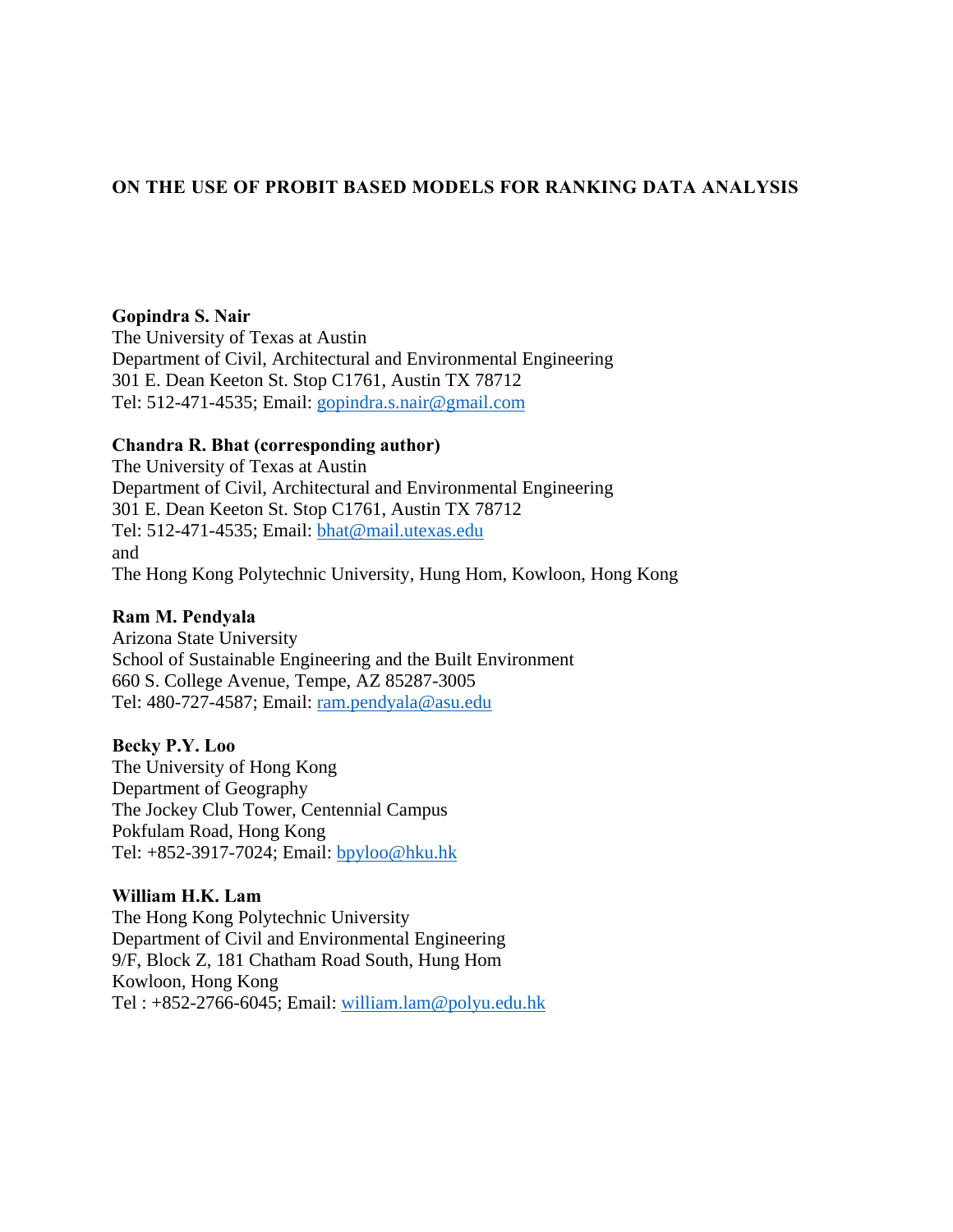# **ABSTRACT**

In consumer surveys, more information per response regarding preferences of alternatives may be obtained if individuals are asked to rank alternatives instead of being asked to select only the most preferred alternative. However, the latter method continues to be the common method of preference elicitation. This is because of the belief that ranking of alternatives is cognitively burdensome. In addition, the limited research on modeling ranking data has been based on the rank ordered logit (ROL) model. In this paper, we show that a rank ordered probit (ROP) model can better utilize ranking data information, and that the prevalent view of ranking data as not being reliable (due to the attenuation of model coefficients with rank depth) may be traced to the use of a misspecified ROL model rather than to any cognitive burden considerations.

*Keywords:* ranking; rank ordered probit (ROP); rank ordered logit (ROL); heteroscedastic ROL (HROL); heteroscedastic ROP (HROP); coefficient attenuation; stated preference.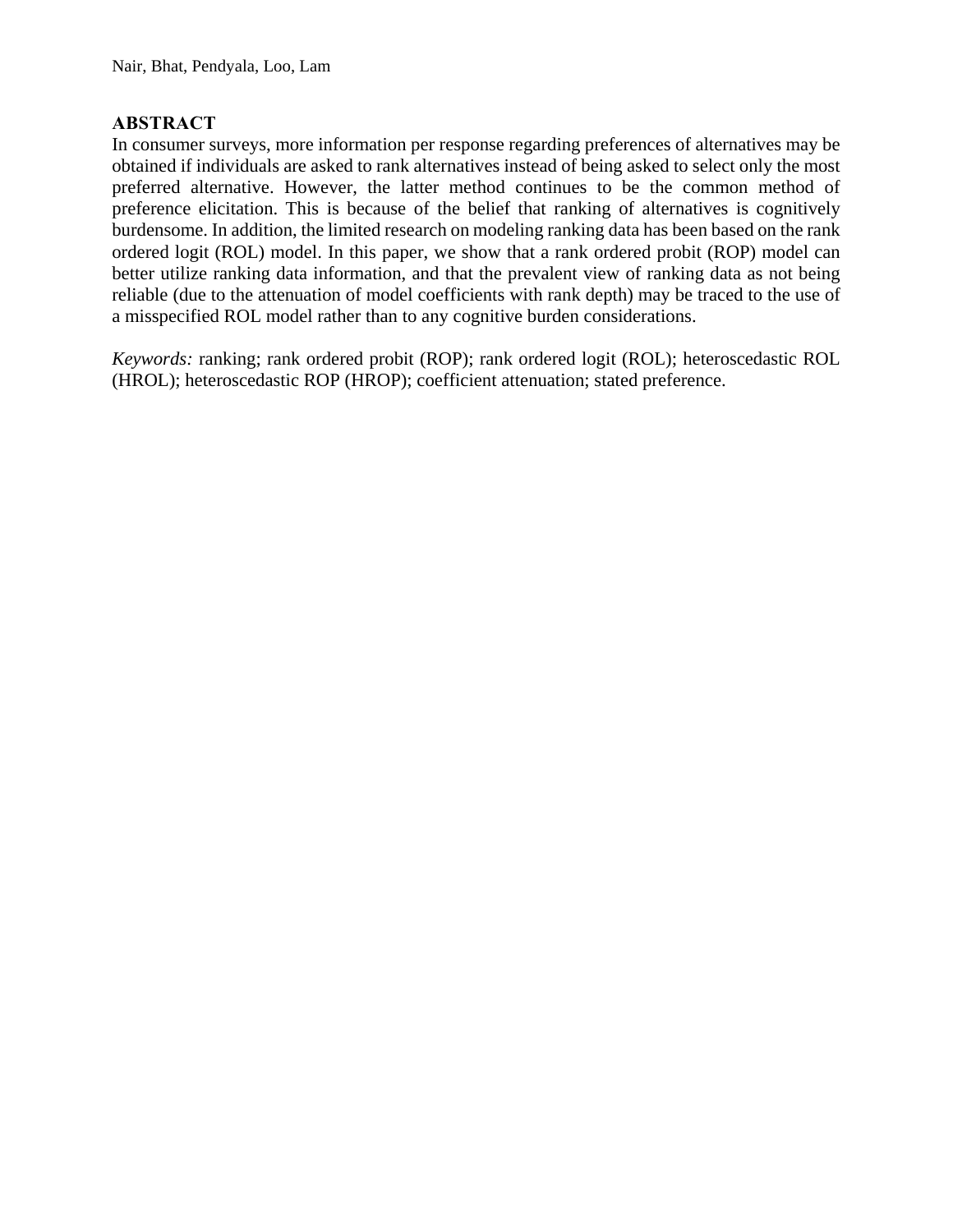#### **1. INTRODUCTION**

 $\overline{a}$ 

The preferences of individuals regarding market goods and services are typically imputed in choice models using consumer survey data. In the context of transportation planning, surveys have been extensively used to explore individuals' preferences for travel modes, vehicle type choices and route choices, among many other activity-travel choice dimensions. It is common practice to elicit only the most preferred alternative in these surveys. However, it is possible to elicit not just the preferred alternative but a ranking of all the available alternatives. Although it would appear that the additional information available from the ranking of alternatives should prove beneficial in producing more precise estimates of model coefficients, several past studies (*1*–*3*) have shown that the rankings provided among the less preferred alternatives appear to be less reliable than the rankings provided among the more preferred alternatives. This unreliability was assumed to be a result of an increased cognitive burden placed on respondents when ranking alternatives with lower preference. In other words, individuals are assumed to be more uncertain when ranking alternatives with lower preferences.

The most commonly used model for ranking data has been the Rank Ordered Logit (ROL) model and its variants. The ROL model is a random utility maximization model that assumes a type 1 extreme value distribution for its utility error kernel term. To account for the hypothesis that rankings of less preferred alternatives, i.e., rankings at higher rank depths, are less reliable, "error scaling parameters" have been introduced into the ROL model to capture the varying uncertainty of individuals at each ranking level.<sup>1</sup> The scaling up of the error terms at higher rank depths would represent increasing uncertainty in the rankings among the lesser preferred alternatives.

A study by Yan and Yoo (*4*) has questioned the notion that the increasing scale as one goes down the rankings (that is, at higher ranking depths) is due to cognitive burden or less reliability in the ranking. They show that the perceived unreliability of rankings of less preferred alternatives can be a result of model misspecification in the ROL model. Since the ROL model assumes its error kernel to follow a type 1 extreme value distribution, the model has a special property that the alternative chosen at any rank level among the unranked alternatives is independent of the rank ordering of the higher ranked alternatives. If the true error kernel is any distribution other than the type 1 extreme value distribution, this property would not hold true. In particular, when a generic distribution of the error kernel is incorrectly constrained to be of the type 1 extreme value distribution, the estimated parameters can mimic a situation of coefficient attenuation across rank depths (that is, increasing uncertainty in utility preferences as the rank depth increases).

The findings by Yan and Yoo (*4*) suggest that it may be worthwhile to explore ranking models that do not rely on the IIA property. The Rank Ordered Probit (ROP) model is another random utility maximization model for ranking data which assumes a normal distribution on its error kernel. In this paper, we perform simulation experiments on the ROP model to evaluate how the model performance varies with rank depth and then compare the ROP model results with the ROL model results. We also extend the ROP model similar to the manner in which the ROL model was extended to incorporate scaling of error terms at different conditional rank depths. The performance of the extended ROP model is compared against the performance of other models in the simulated and empirical datasets.

 $<sup>1</sup>$  To be clear about the terminology of rank depth, consider a set of three alternatives labeled A, B and C, and assume</sup> that a person ranks the alternatives (from most preferred to least preferred) as C, A, and B. Then, the alternative selected at a rank depth of 1 is C and the alternative selected at a rank depth of 2 is A.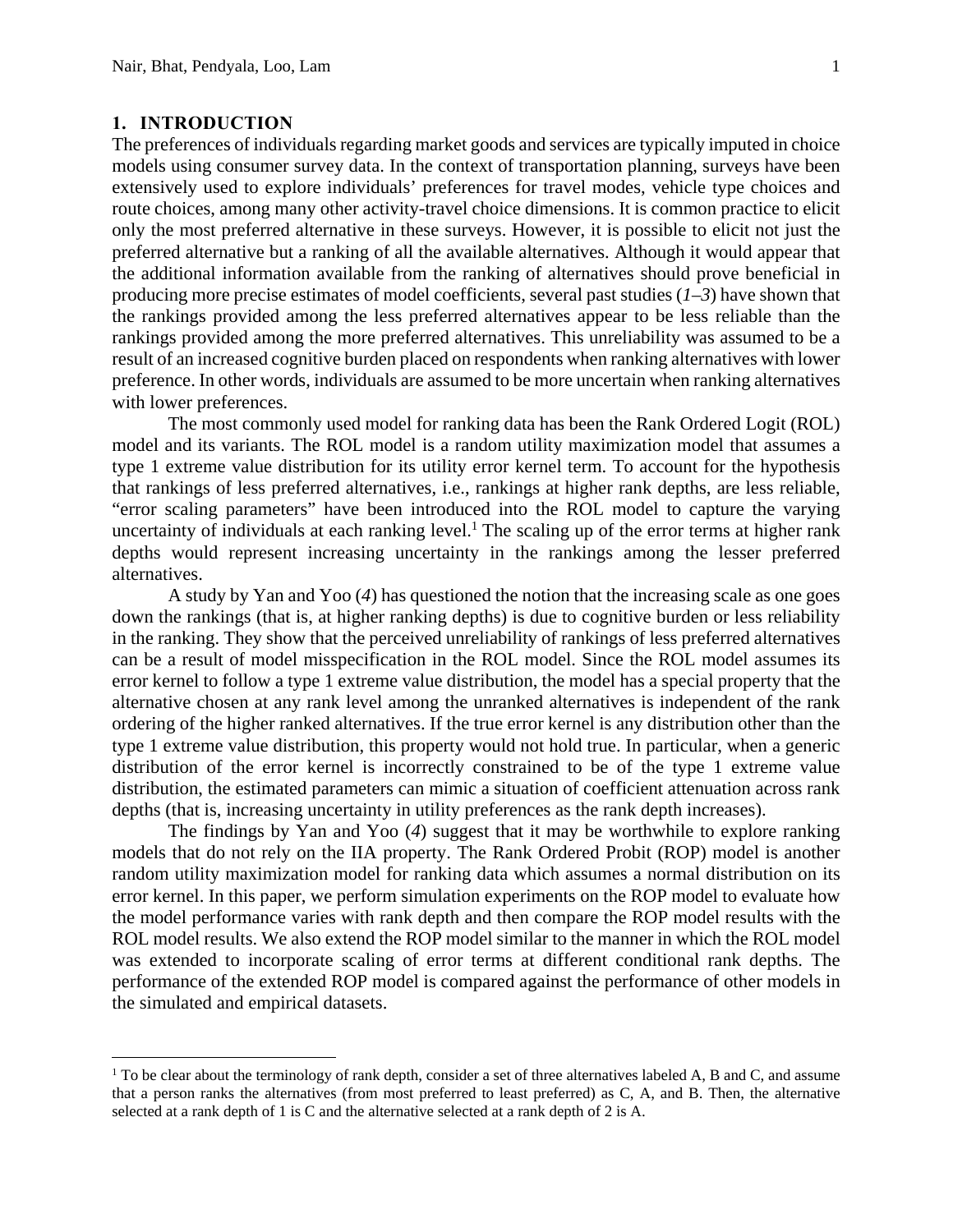#### **2. LITERATURE REVIEW**

The ROL model was first developed by Beggs et al. (*5*). This model follows a random utility maximization framework and assumes that the error kernels of the utility functions follow an independent and identically distributed (IID) type 1 extreme value (EV) distribution across alternatives. A consequence of this assumption is that the distribution of utility of the most preferred alternative is independent of the ordering of utilities of less preferred alternatives. This property is a manifestation of the independence of irrelevant alternatives (IIA) property that is associated with logit models. Therefore, if the utilities of alternatives are type 1 EV distributed, the probability of any rank ordering of alternatives can be written as the product of the sequence of probabilities of choosing the most preferred alternative among all the unranked alternatives.

Logically, the coefficients estimated using the ROL model should be the same irrespective of the rank depth that is used in estimation. In other words, the coefficients estimated using only the most preferred choice must be around the same as the coefficients obtained when the estimation is undertaken using the first *k* ranked choices. However, several previous studies have shown that this is not the case. In fact, it is observed that the coefficients of the ROL model tend to attenuate (move closer to zero) when more rank levels are used for estimation (*2*, *3*). This has fostered a belief that progressively higher cognitive demands are placed on individuals when ranking less preferred alternatives, because of which rankings become less reliable and not consistent with the individual's true underlying utilities as the rank depth increases. To accommodate this higher unreliability of rankings, some studies (such as Hausman and Ruud (*3*) and Foster and Mourato (*2*)) have suggested the use of models where the utility function for alternatives changes with each ranking level. These models make the use of scaling parameters to alter the variance of the error kernel with rank levels. The error kernel is assumed to capture an individual's inability to assess utilities reliably. Therefore, scaling up of the error kernel at higher rank depths is considered to be a sign of decreased ability to rank reliably. This extension of the ROL model that makes use of scale parameters to capture coefficient variations across rank levels is called the heteroscedastic ROL (HROL) model.

In contrast to the prevalent view of cognitive burden considerations with ranking data (based on the observation of coefficient attenuation across conditional rank levels in the ROL), Yan and Yoo (*4*) show, through simulation experiments and computational analyses, that estimates produced by the ROL model can show coefficient attenuation if the true distribution of the utility error term deviates even slightly from the type 1 EV distribution. This is because, if the error term does not follow a type 1 EV distribution, the probability of a ranking pattern can no longer be written as the product (across rank depths) of the probabilities of choosing the most preferred alternative among the unranked alternatives at each rank depth. For a generic distribution of the error term, the probability for selecting an alternative at a rank level must be conditioned on the ordering of alternatives that have already been ranked. Assuming a type 1 EV distribution for the error kernel and using the resulting exploded logit structure ignores this conditioning (except that, when the error kernel is truly a type 1 EV, this conditioning becomes mute). The solution proposed in Yan and Yoo (*4*) to avoid the problem of attenuation of coefficients because of misspecification of the error term distribution is to increase the flexibility of the ROL model by introducing mixing of coefficients and latent classes in addition to scaling parameters at each ranking level. With such a flexible specification, the kernel error will play a lower role in determining the ranking sequence, and therefore the problem of attenuation of coefficients will not be as severe.

The rank ordered probit (ROP) model was developed based on the assumption that the true distribution followed by the utility error terms of alternatives is normal. This model is discussed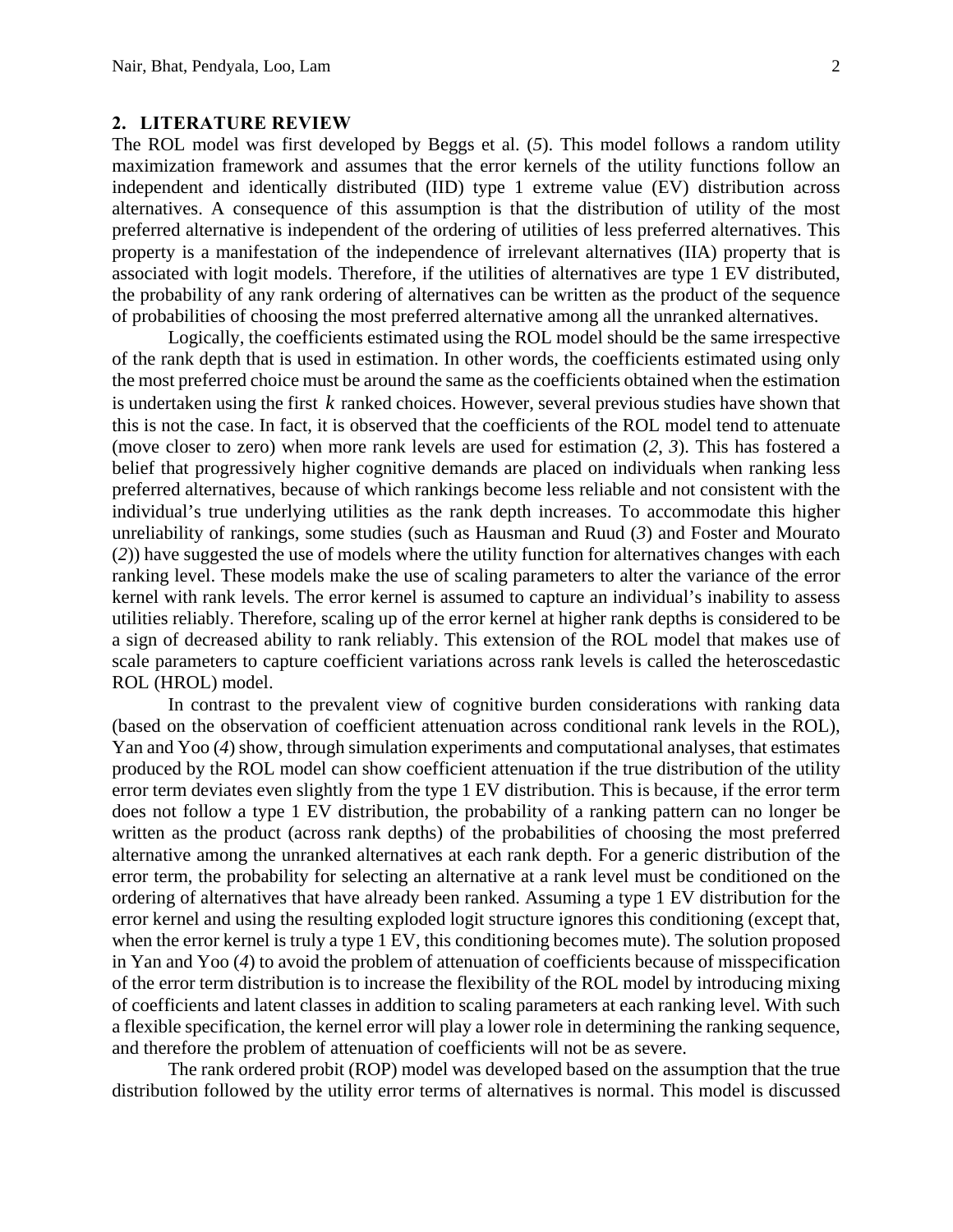in Train (*6*). While the ROL model and its variations have been developed upon extensively and used in several empirical contexts (*7–9*), few studies have made use of the ROP model (*10*–*12*). To the authors' knowledge, Schechter (*11*) is the only paper that applied the ROP model to a stated preference ranking dataset. The reason for the dearth of literature on the ROP model may be because, until the past decade, computing cumulative distribution functions of multivariate normal distributions for evaluation of the ROP model was much more cumbersome than computing logistic distributions for evaluation of the ROL model. However, with recent advancements in analytical (*13*) and simulation methods (*14*) for the approximation of cumulative multivariate normal distribution functions, estimation of a ROP model for the usual modeling contexts encountered in practice should no longer be intractable.

In addition to the dearth of ROP applications, there has been no study that we are aware of that investigates if the problem of unstable coefficients which afflicts the ROL model also prevails for the ROP model. The findings of Yan and Yoo (*4*) suggest that, since the ROP model takes into consideration the dependencies of choices between (the conditioned) rank levels, the effects of unstable coefficients because of misspecification must be much less severe or even non-existent. In this paper, we compare the performance of the ROL and ROP models on simulated datasets in terms of robustness of coefficients to misspecification and goodness of fit across rank depths. Further, we generalize the econometric approach to introduce heteroscedasticity with rank depth through the use of scaling parameters. This approach is used to develop a heteroscedastic version of the rank ordered probit (HROP) model. The tendency for the ROL and ROP models to show coefficient variation across rank levels is studied for the case of two empirical datasets by comparing estimates of the scaling parameters produced by the HROL and HROP models respectively.

The remainder of this paper is organized as follows. Section 3 provides a background of the traditional non-heteroscedastic or homoscedastic ranking models. Section 4 describes the concept behind the development of heteroscedastic ranking models. Further, the ranking probability functions for the HROL and HROP models are derived. Section 5 provides details regarding the simulation experiments conducted to evaluate the different ranking models in terms of coefficient variation and goodness of fit. In Section 6, the ranking models are estimated on two different empirical datasets to investigate whether the insights gained from the simulation studies carry over to the empirical datasets as well. Section 7 concludes the paper.

### **3. RANKING MODELS**

Consider the case of an individual who ranks a set of  $K$  different alternatives. Let  $U_k$  be the individual's utility for an alternative  $k$   $(1, 2, ..., K)$  expressed as:

$$
U_k = \beta' x_k + \xi_k \tag{1}
$$

where  $x_k$  is a column vector (of dimension  $D \times 1$ ) of individual-level attributes specific to the alternative,  $\beta$  is the corresponding column vector of coefficients, and  $\xi_k$  is the idiosyncratic random error term. Let  $r$  be a specific rank ordering of the alternatives. That is,  $r<sup>1</sup>$  is the first alternative,  $r^2$  is the second alternative and so on.  $R_r$  denotes the event that the alternatives are ranked in the order *r* by the individual. According to the random utility maximization framework, the probability of  $R_r$  can be expressed as:

$$
P(R_r; \beta) = P(U_{r^2} - U_{r^1} < 0, U_{r^3} - U_{r^2} < 0, \dots, U_{r^K} - U_{r^{K-1}} < 0) \tag{2}
$$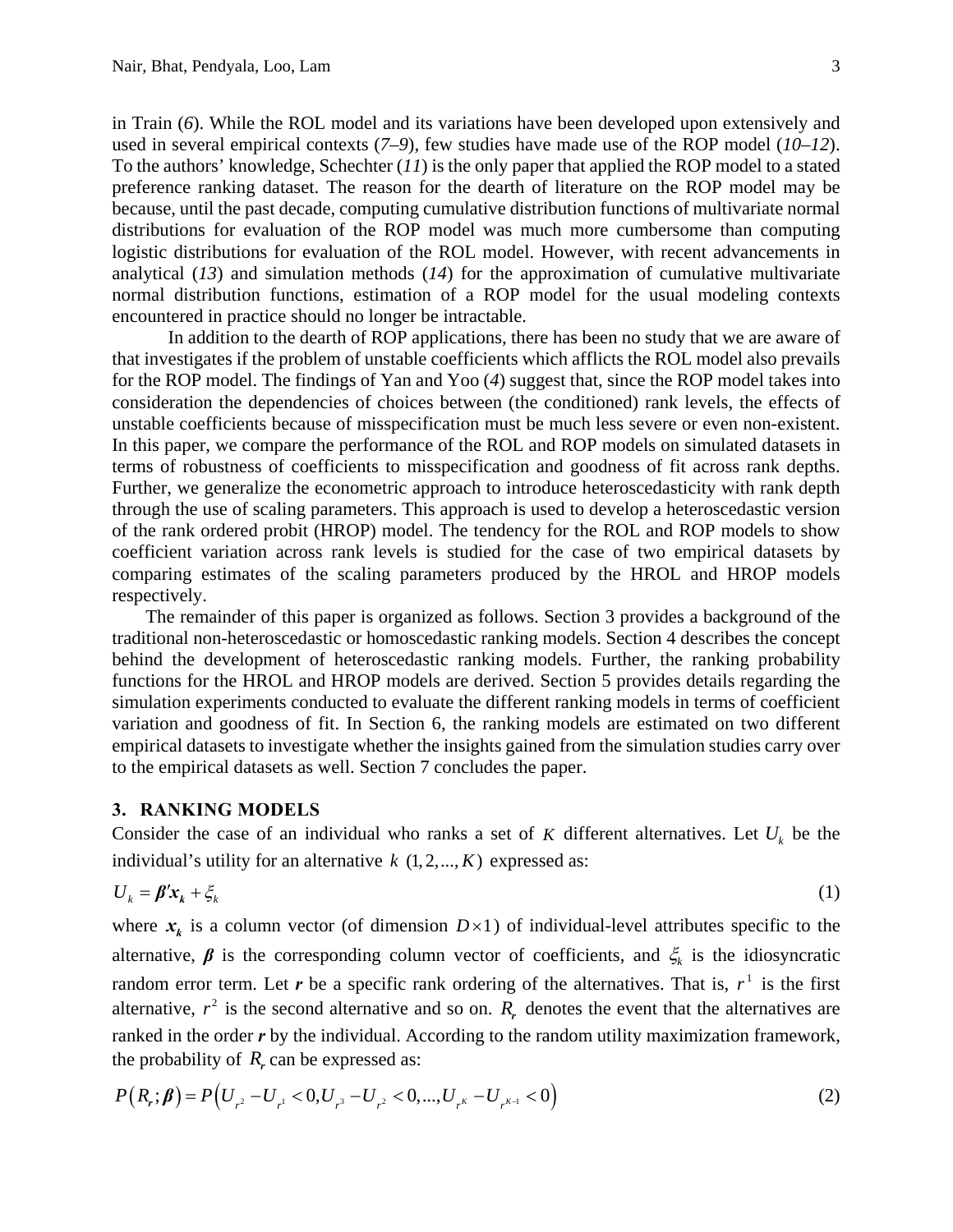The above probability can also be considered as the likelihood value for a given ranking observation *r*. When using a likelihood framework for estimating the coefficients of utilities, it is common to consider only a part of the ranking sequence. If only the top *d* alternatives of an individual are considered during estimation, the resulting probability function of the partial ranking sequence up to a rank depth of *d* can be expressed as follows:

$$
\tilde{P}(R_r; \beta, d) = P\left(\begin{matrix} U_{r^2} - U_{r^1} < 0, U_{r^3} - U_{r^2} < 0, \dots, U_{r^d} - U_{r^{d-1}} < 0, \\ U_{r^{d+1}} - U_{r^d} < 0, U_{r^{d+2}} - U_{r^d} < 0, \dots, U_{r^k} - U_{r^d} < 0 \end{matrix}\right) \tag{3}
$$

If the rank depth *d* is set as  $K-1$  (because the individual's least preferred alternative is implicitly known once all other alternatives are ranked), Equation (3) is equivalent to Equation (2).

In the ROL model, which assumes the kernel error term  $\xi_k$  to follow a type 1 EV distribution, the probability of a ranking sequence up to a rank depth of *d* reduces to the following equation:

$$
\tilde{P}_{ROL}(R_r; \boldsymbol{\beta}, d) = \prod_{i=1}^d \frac{\exp(\boldsymbol{\beta}' \mathbf{x}_{r^i})}{\sum_{j=i}^K \exp(\boldsymbol{\beta}' \mathbf{x}_{r^j})}
$$
(4)

which is the product of probabilities (across ranks up to the rank depth of *d*) of selecting the most preferred alternative among all the unranked alternatives. The reader is referred to Beggs et al. (*5*) for the complete derivation.

To compute the probability for the ROP model, construct the  $K \times D$  matrix  $x = (x_1, x_2, ..., x_k)'$ . Let *U* (*K* × 1 vector) be the vector of utility values of alternatives and let  $\xi$  $(K \times 1$  vector) be the vector of idiosyncratic error terms associated with the alternatives. Then the vector of utilities *U* can be expressed as:

$$
U = x\beta + \xi \tag{5}
$$

Here, *ξ* is assumed to follow a multivariate normal distribution, with mean **0** and variance **Ω**. Let **M** be the mask matrix of size  $((K-1)\times K)$  which when pre-multiplied with *U* produces the vector of utility differences that should be less than zero according to Equation (3). To generate the mask matrix **M** corresponding to a ranking sequence *r* and rank depth *d*, first generate a matrix of size  $((K-1)\times K)$  filled with zeros. Then, in the first row, place a value of '–1' at the column corresponding to the first ranked alternative and '1' at the column corresponding to the second ranked alternative. Similarly, in the second row, place a value of '–1' at the column corresponding to the second ranked alternative and '1' at the column corresponding to the third ranked alternative. Continue this procedure for *d* rows. After row *d*, place '–1' on all rows at the column corresponding to the alternative with rank *d*. But continue placing '1's at the columns corresponding to the alternative that is ranked one more than the row index. An illustration of the mask matrix for the ranking sequence  $(3,5,1,4,2)$  and rank depth 3 is given below.

$$
\mathbf{M} = \begin{bmatrix} 0 & 0 & -1 & 0 & 1 \\ 1 & 0 & 0 & 0 & -1 \\ -1 & 0 & 0 & 1 & 0 \\ -1 & 1 & 0 & 0 & 0 \end{bmatrix}
$$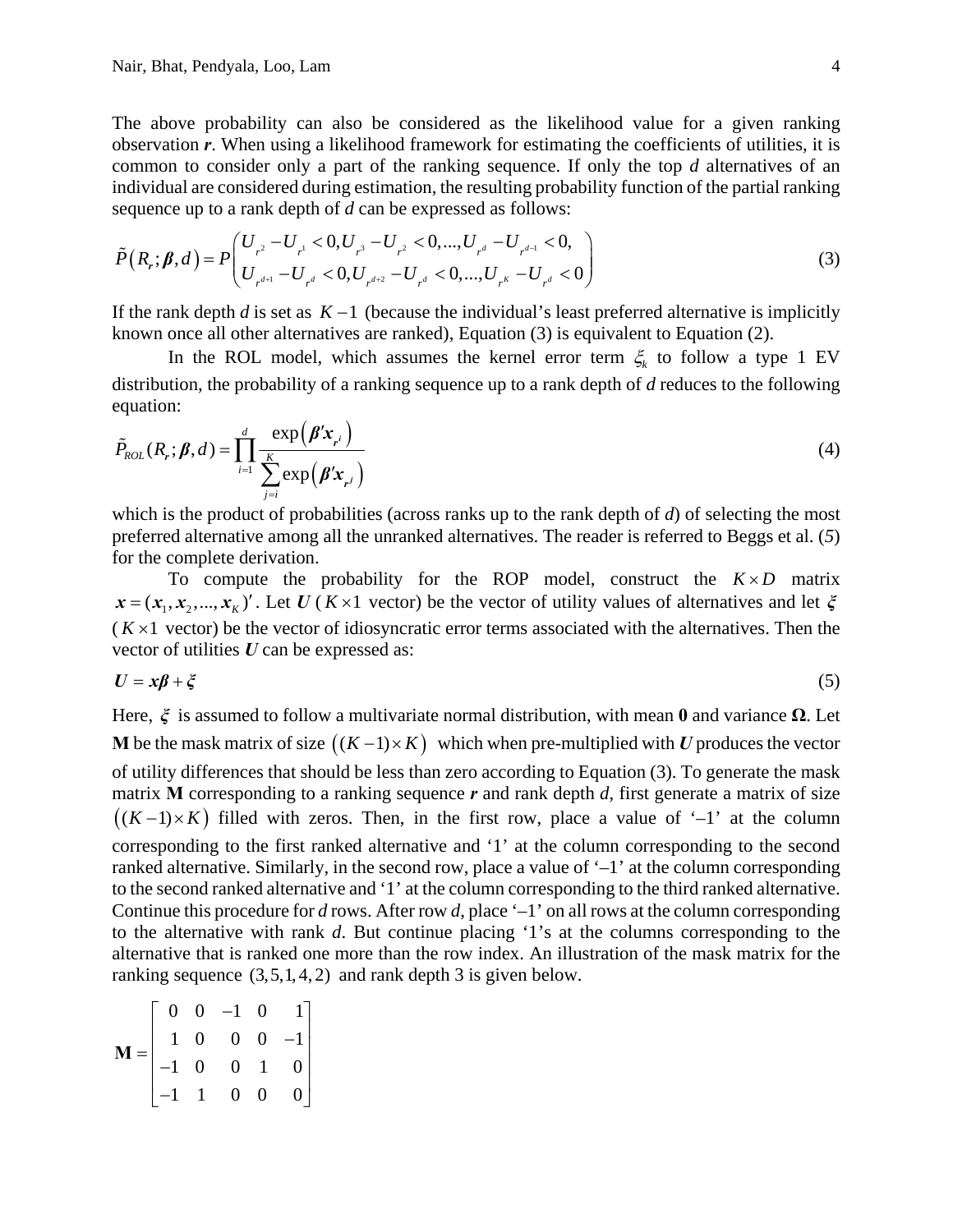Then the probability of a ranking sequence *r* up to a rank depth *d* when using an ROP model is expressed as follows:

$$
\tilde{P}_{ROP}(R_r; \beta, d) = F_{K-1}(\mathbf{0}_{K-1}; \mathbf{M}\mathbf{x}\beta, \mathbf{M}\Omega\mathbf{M}')\tag{6}
$$

where,  $F_{K-1}(\mathbf{0}_{K-1}; \mu, \Sigma)$  is the K-1 dimensional cumulative multivariate normal distribution function computed at the truncation point vector  $\mathbf{0}_{K-1}$  (a vector of zeros of dimension *K*–1) with mean *μ* and variance-covariance matrix **Σ**.

#### **4. HETEROSCEDASTIC RANKING MODELS**

The process of ranking alternatives can be considered as a series of choice decisions in which an individual selects, conditional on earlier choices, the best alternative among all the unranked alternatives (15). Let  $S_r^{r'}$  denote an event where the individual selects alternative  $r^i$  from an ordered set of alternatives *r*.

$$
P(S_r^{r^i}; \beta) = P\left(\begin{matrix} U_{r^1} - U_{r^i} < 0, U_{r^2} - U_{r^i} < 0, \dots, U_{r^{i-1}} - U_{r^i} < 0, \\ U_{r^{i+1}} - U_{r^i} < 0, U_{r^{i+2}} - U_{r^i} < 0, \dots, U_{r^k} - U_{r^i} < 0 \end{matrix}\right) \tag{7}
$$

Let  $r^{i:j}$  denote the vector of alternatives between and including the  $i^h$  and  $j^h$  alternatives in a ranking *r* of the *K* alternatives, with the convention that  $r^{1:K} = r$ . Equation (3) can be written in the following manner to better reflect the ranking process as a series of conditional single choice decisions.

$$
\tilde{P}(R_r; \beta, d) = P(S_r^{r^1}; \beta) \prod_{l=2}^d P(S_{r^{lK}}^{r^l} | S_r^{r^1}, S_{r^{2K}}^{r^2}, S_{r^{3K}}^{r^3}, ..., S_{r^{l-kK}}^{r^{l-1}}; \beta)
$$
\n(8)

In Equation (8),  $P(S_{r^{l,k}}^{r^l} | S_{r^{2k}}^{r^l}, S_{r^{2k}}^{r^3}, ..., S_{r^{l+k}}^{r^{l-1}}; \beta)$  denotes the probability that  $r^l$  is

selected as the best alternative among the unranked alternatives  $r^{l:k}$ , given that the individual has selected  $r^{1/1}$  as the first  $l-1$  alternatives. The conditioning is required because the unobserved factors that affect the individual's choice of the first  $l-1$  alternatives may also affect the choice of the *l*<sup>th</sup> alternative.

To account for the phenomenon of attenuation of coefficients with rank depth, it is hypothesized that individuals find it difficult to rank alternatives at higher rank depths reliably. This hypothesis is incorporated into ranking models by multiplying scaling parameters with the attribute coefficients at each rank level. The resulting ranking models are referred to as heteroscedastic ranking models and its general form is as shown below.

$$
\tilde{P}_{HR}\left(R_r;\boldsymbol{\beta},d,\boldsymbol{\mu}\right) = P\left(S_r^{r^1};\mu_1\boldsymbol{\beta}\right) \prod_{l=2}^d P\left(S_{r^{lK}}^{r^l} \mid S_r^{r^1}, S_{r^{2K}}^{r^2}, S_{r^{3K}}^{r^3},..., S_{r^{l+1K}}^{r^{l-1}}; \mu_l\boldsymbol{\beta}\right)
$$
\n(9)

The scaling parameter  $\mu$  effectively controls the relative contributions of the exogenous parameters and the idiosyncratic error term in the overall utility function. A lower value for  $\mu_l$ would introduce higher variability in the utilities of alternatives at rank level *l*, while a higher value of  $\mu$  would make the utilities more deterministic. Therefore, if the hypothesis that individuals rank alternatives at higher rank depths less reliably is true, the value of  $\mu_l$  should be lower for larger *l*. To avoid issues with identification of coefficients,  $\mu$ <sub>1</sub> is fixed to 1 during estimation. To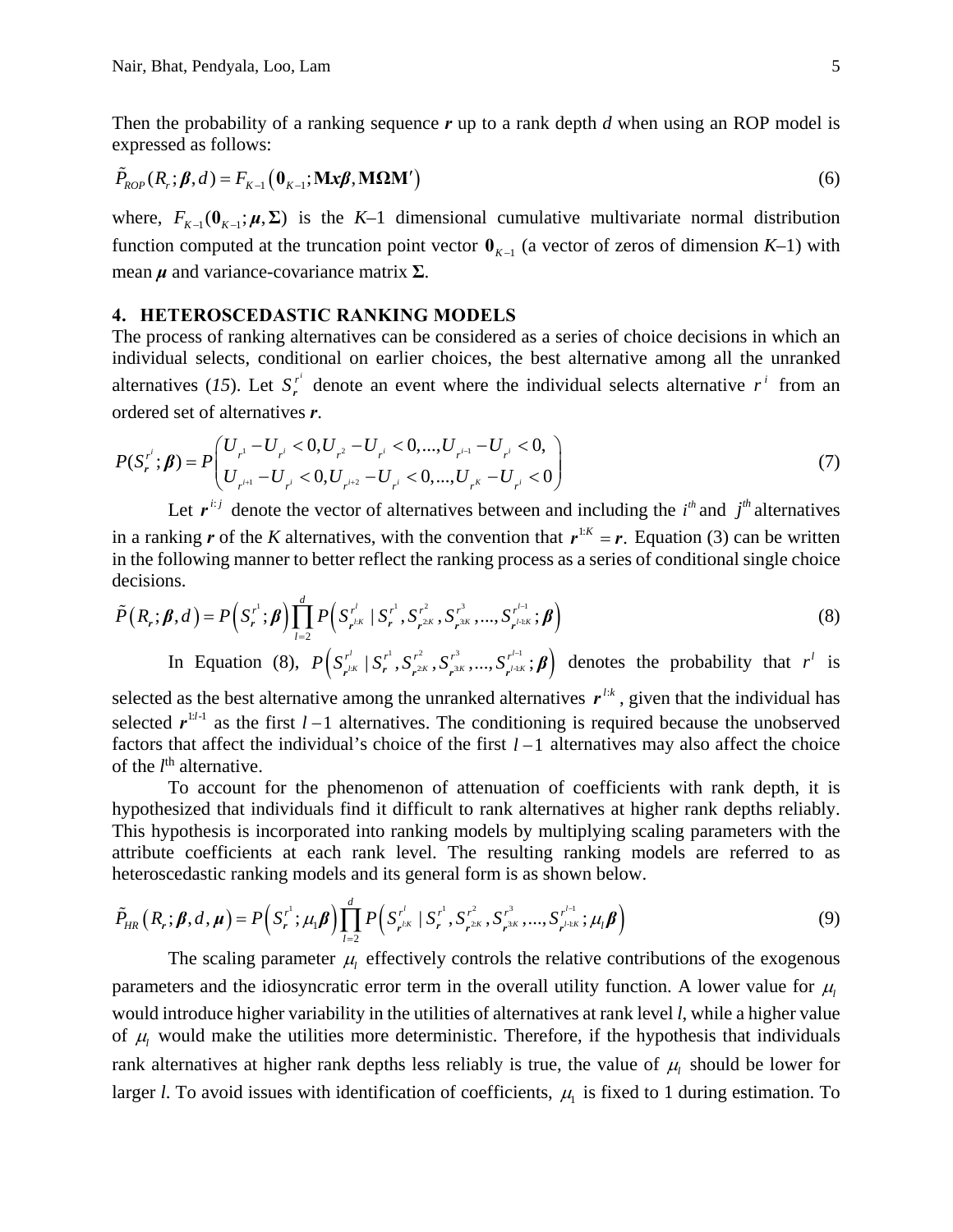ensure that the scaling parameter remains positive, it may be reparametrized as  $\mu_l = \exp(f_l)$ . Note that multiplying the utility coefficients by  $\mu$  has the same effect as dividing the covariance matrix of the error terms by  $\mu_i^2$ .

The conditional probability of selection of an unranked alternative at any given rank depth can be expressed in terms of the ranking probabilities as follows:

$$
P(S_{r^{l\kappa}}^{r^{l}} \mid S_{r}^{r^{1}}, S_{r^{2\kappa}}^{r^{2}}, S_{r^{3\kappa}}^{r^{3}}, ..., S_{r^{l+k}}^{r^{l-1}}; \mu_{l}\boldsymbol{\beta}) = \frac{P(S_{r}^{r^{1}}, S_{r^{2\kappa}}^{r^{2}}, S_{r^{3\kappa}}^{r^{3}}, ..., S_{r^{l+k}}^{r^{l}}; \mu_{l}\boldsymbol{\beta})}{P(S_{r}^{r^{1}}, S_{r^{2\kappa}}^{r^{2}}, S_{r^{3\kappa}}^{r^{3}}, ..., S_{r^{l+k}}^{r^{l-1}}; \mu_{l}\boldsymbol{\beta})}
$$
  

$$
= \frac{\tilde{P}(R_{r}; \mu_{l}\boldsymbol{\beta}, l)}{\tilde{P}(R_{r}; \mu_{l}\boldsymbol{\beta}, l-1)}
$$
(10)

Equation (9) on application of Equation (10) becomes:

$$
\tilde{P}_{HR}\left(R_r;\boldsymbol{\beta},d,\boldsymbol{\mu}\right) = \tilde{P}\left(R_r;\mu_1\boldsymbol{\beta},1\right) \prod_{l=2}^d \frac{\tilde{P}\left(R_r;\mu_l\boldsymbol{\beta},l\right)}{\tilde{P}\left(R_r;\mu_l\boldsymbol{\beta},l-1\right)}\tag{11}
$$

Equation (11) can be used to extend the ROL model to produce the heteroscedastic ROL (HROL). Substituting the generic ranking probability function  $\tilde{P}(R_r; \mu_l \beta, l)$  in Equation (11) with that of the ROL model,  $\tilde{P}_{ROL}$  (from Equation (4)), the probability function for the HROL model is as follows:

$$
\tilde{P}_{HROL}(R_r; \boldsymbol{\beta}, d, \boldsymbol{\mu}) = \prod_{i=1}^{d} \frac{\exp(\mu_i \boldsymbol{\beta}' \mathbf{x}_{r_i})}{\sum_{j=i}^{K} \exp(\mu_i \boldsymbol{\beta}' \mathbf{x}_{r_j})}
$$
(12)

As mentioned in Section 2, Equation (12) can be viewed as the product of probabilities of choosing the best alternative among the unranked alternatives independent of the alternatives that have already been chosen. This is an artifact of the IIA property of logit based models. In other words, if the errors are assumed to be type 1 EV distributed,

$$
P(S_{r^{lK}}^{r^{l}} | S_{r}^{r^{1}}, S_{r^{2K}}^{r^{2}}, S_{r^{3K}}^{r^{3}}, ..., S_{r^{l+k}}^{r^{l-1}}; \mu_{l} \beta) = \tilde{P}_{MNL}\left(S_{r^{lK}}^{r^{l}}; \mu_{l} \beta\right) = \frac{\exp(\mu_{l} \beta' \mathbf{x}_{r^{l}})}{\sum_{j=l}^{K} \exp(\mu_{l} \beta' \mathbf{x}_{r^{j}})}
$$
(13)

where,  $\tilde{P}_{MNL} (S_{\mathbf{r}^{l:K}}^{r^l}; \mu_l \boldsymbol{\beta})$  $\tilde{P}_{MNL}$   $(S_{r^{\ell,K}}^{r^{\ell}}; \mu_{l} \beta)$  denotes the probability of selection of  $r^{\ell}$  from alternatives  $r^{\ell,K}$  when the utility coefficients are  $\mu_i \beta$  and the error terms follow a type 1 EV distribution.

To the authors' knowledge, heteroscedasticity using scale parameters has not been introduced to any ranking model other than ROL. However, the same concept can also be extended to the ROP model to produce the Heteroscedastic ROP (HROP) model. Replacing the generic ranking probability function  $\tilde{P}(R_r; \mu_l \beta, l)$  in Equation (11) with that of the ROP model,  $P_{ROP}$ (from Equation (6)), the probability function for the HROP model is as follows:

$$
\tilde{P}_{HROP}\left(R_r;\boldsymbol{\beta},d,\boldsymbol{\mu}\right) = \tilde{P}_{ROP}\left(R_r;\mu_l\boldsymbol{\beta},1\right) \prod_{l=2}^d \frac{\tilde{P}_{ROP}\left(R_r;\mu_l\boldsymbol{\beta},l\right)}{\tilde{P}_{ROP}\left(R_r;\mu_l\boldsymbol{\beta},l-1\right)}
$$
\n(14)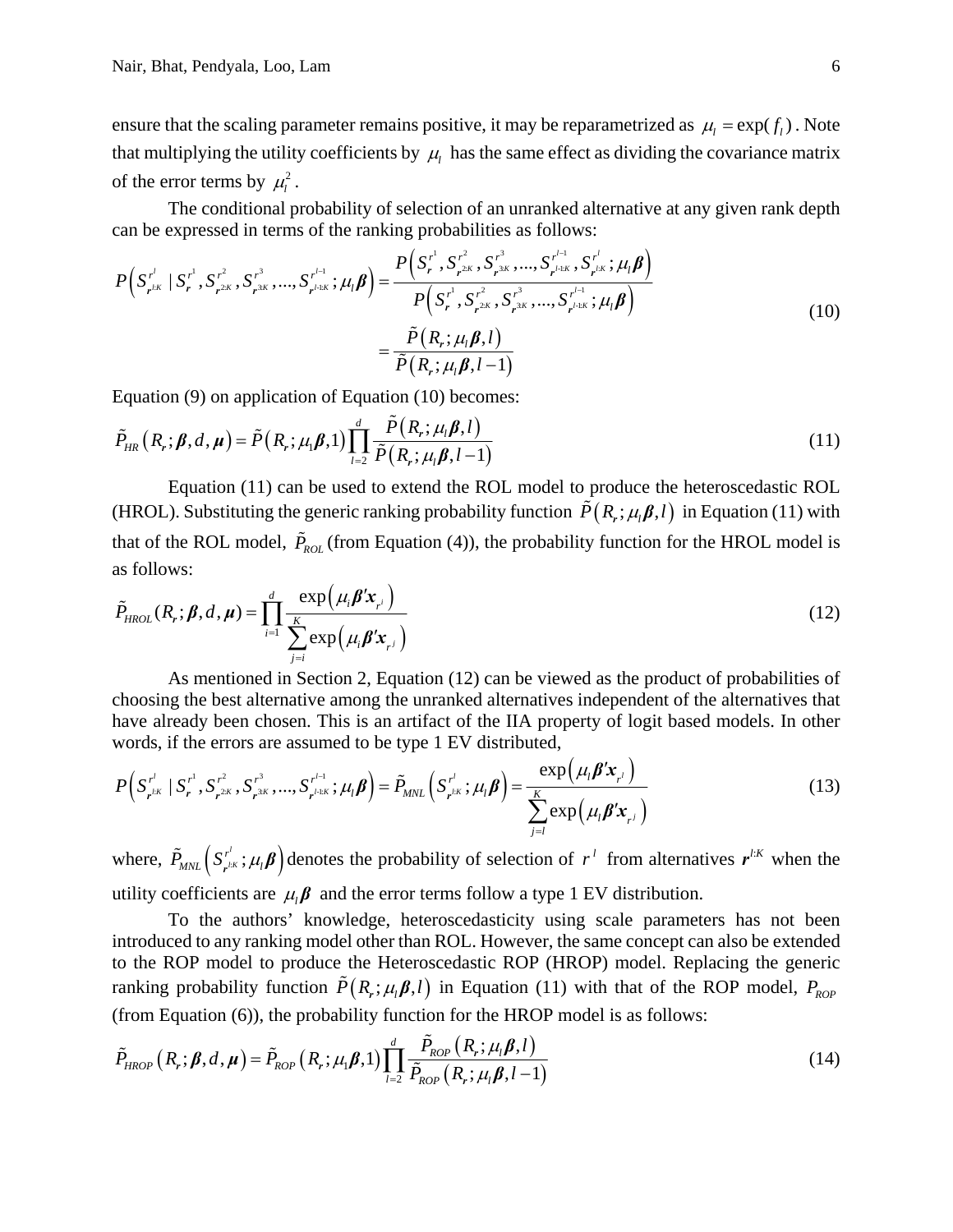Unlike the HROL model, the HROP model cannot be simplified to a sequence of independent single choice decisions.

All the heteroscedastic and homoscedastic ranking models discussed in this paper were estimated using the GAUSS matrix programming language, and are available at http://www.caee.utexas.edu/prof/bhat/CodeRepository/CODES/Ranking/Code\_Release.zip.

### **5. TEST FOR COEFFICIENT ATTENUATION IN ROP MODELS**

In this section, we compare the extent of coefficient attenuation and goodness of fit for the ROL and ROP models. The comparison is performed on simulated datasets. Details regarding the development of the simulated datasets are provided in Section 5.1, and the results and interpretations from the experiments are presented in Sections 5.2 and 5.3.

### **5.1 Experimental Setup**

The objective of the simulation experiments is to understand the robustness of coefficients obtained from the different ranking models to misspecification of the kernel error term. By robustness of coefficients, we refer to the property of lack of variation in estimated coefficients across rank depths. To focus on the issue of kernel distribution misspecification, we consider strictly IID error terms across alternatives (so that covariance across error terms of alternatives does not add another dimension of misspecification impacting variation in estimated coefficients across rank depths). The data generation process used for the generation of test datasets is the same as Equation (1). In all our experiments we assume 8 alternatives and 2 attributes for each alternative. The alternative specific constant term for the first alternative is set to zero, and that for all other alternatives is set to one. The value of coefficients for the two attributes are set as 1 and –1. We consider 4 different distributions for the IID kernel error terms. They are the normal distribution, type 1 extreme value distribution, uniform distribution and logistic distribution. The parameters of these distributions were set in a way that the mean is zero and the variance is  $\pi^2$  / 6 for all distributions. The values of attributes for each observation are drawn from normal distributions with a variance of one. The mean of normal distributions for the first attribute of the 8 alternatives ranged linearly from 0.5 for the first alternative to –0.5 for the last alternative. This trend was reversed for the distributions of the second attribute. The distributions of attributes were set in this manner to ensure that there are variations in the number of observations that select each alternative as their first choice.

All coefficients are estimated using the maximum likelihood method. The one variate univariate screening method (*13*) is used to evaluate the cumulative multivariate normal distribution function for the probit based models.

#### **5.2 Experimental Results: Robustness of Coefficients**

To evaluate the degree of coefficient attenuation, 50 datasets of size 500 were generated for each distribution of the utility error term. For each dataset, coefficients were estimated using the different ranking models at rank depths varying from 1 to 7. In other words, a total of 4 (error distributions)  $\times$  50 (datasets)  $\times$  4 (ranking models)  $\times$  7 (rank depths) = 5600 models were estimated. A box plot of the estimated coefficient of the first attribute (with a coefficient of 1 in the data generation process) is provided in Figure 1. The box plots for the second attribute (with a coefficient of –1 in the data generation process) is not shown here as it is almost the same as that for the first attribute except for a reversal in sign of the estimated coefficients. Note that the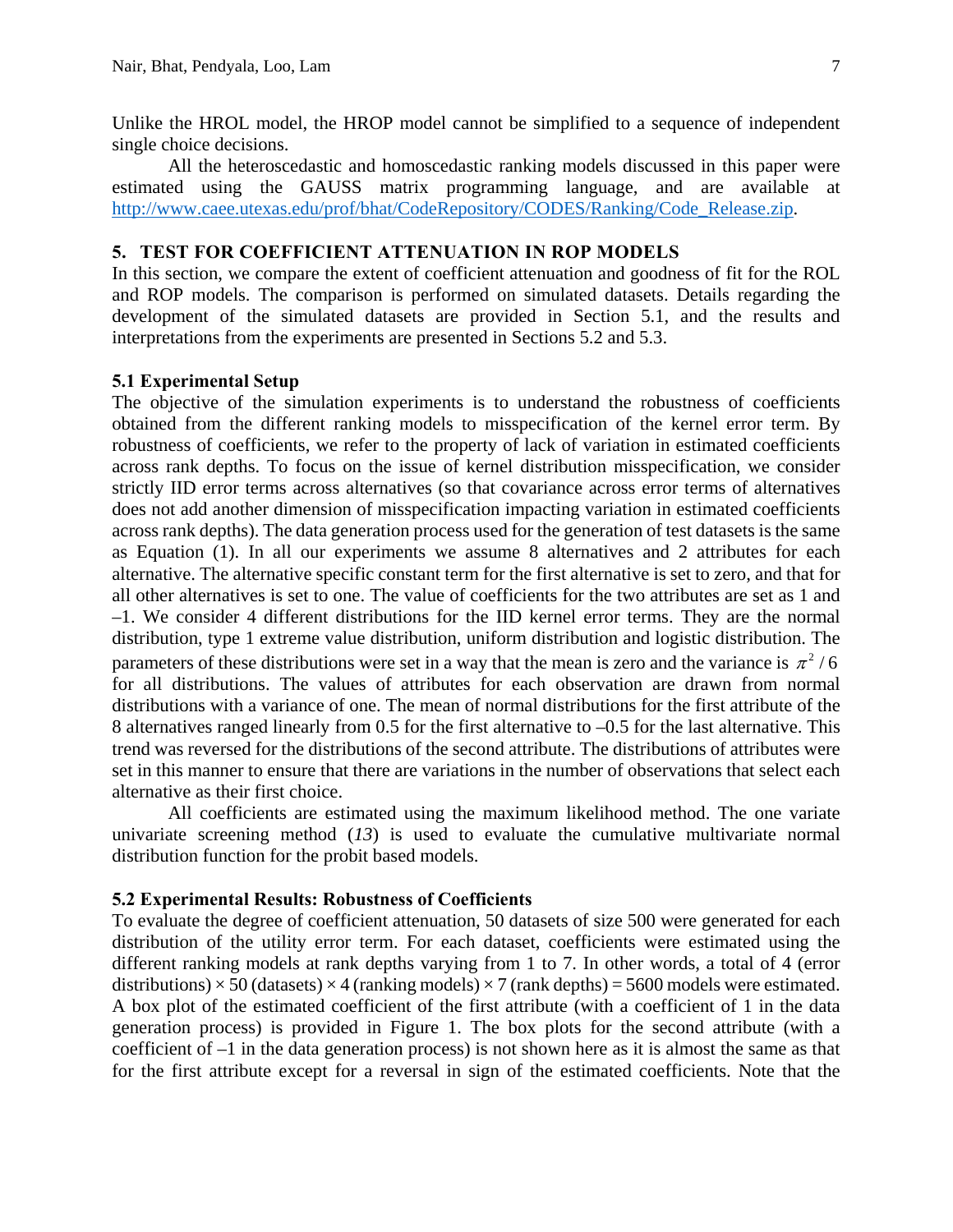variation of coefficient values presented in the box plot in Figure 1 represent the different estimates obtained across the 50 datasets.

For the models generated from datasets having error distributions as normal, uniform or logistic, the extent of coefficient attenuation with the ROP model seems to be much lower than that of the ROL model. For these datasets, the advantage of using a heteroscedastic ranking model over the ROP model seems to be relatively less. The coefficient attenuation shown by the ROL model appears similar to what would be expected if the rankings at higher rank depths were made less reliably. This suggests that it may be possible to rectify the problem of attenuation of coefficients observed in previous literature by using the ROP model instead of the ROL model.

In the datasets where the utility follows type 1 EV distribution, the coefficients of the ROL model does not attenuate, but that of the ROP model is amplified. None of the heteroscedastic ranking models show any variation in coefficient parameters with rank depth. This is expected because the variation of coefficients is captured by the scaling parameters in these models. However, the robustness of coefficients in heteroscedastic ranking models comes at the cost of higher variance (determined by the length of the boxes and whiskers) at higher rank depths. The reduction of variance of heteroscedastic models with rank depth seems to be lower than that of homoscedastic models.

Overall, among the homoscedastic models, the ROP model seems to be a better alternative to the ROL model if one is not sure about the distribution of the error term. The probit kernel is much more accommodative and robust to misspecification of the kernel error term. Both the heteroscedastic models do not show significant coefficient attenuation for any distribution of the kernel error term.

#### **5.3 Experimental Results: Goodness of Fit**

Coefficient attenuation by itself is not necessarily problematic if it improves the predictive power of a model. The maximum likelihood procedure ensures that the coefficients maximize the probability of observed rankings up to the rank depth used for estimation. However, in most cases where ranking data is used, the true objective is not to be able to predict the probability of an individual's ranking of all alternatives, but to predict the probability of an alternative being selected as the most preferred alternative. The idea behind using the ranking data is to use information of choices at lower rank levels to produce more precise estimates of the probability of selection of the most preferred alternative. Therefore, in this section, we assess the ability of the different models to predict the probability of the most preferred alternative when different rank depths are used.

To evaluate the predictive power of the models estimated in the previous step, test datasets with 1000 observations were generated for each of the utility error distributions. The likelihood of the most preferred alternative in the test dataset was computed for the 5600 models estimated in the previous step. The models were tested on the dataset having the same distribution as the dataset on which the model is estimated. Figure 2 shows a plot of the computed likelihood values. The likelihood value plotted is the average of the likelihoods produced by ranking models estimated using the 50 datasets. The likelihood of the most preferred alternatives in the test dataset is considered to be a metric for goodness of fit or predictive capability.

A comparison between the corresponding plots in Figure 1 and Figure 2 indicates the goodness of fit improves with rank depth for models that showed robust coefficients in Figure 1. The ROL model shows a drop in the goodness of fit when the error terms follow normal, uniform or logistic distribution. The likelihood value of the ROP model deteriorates when the error term is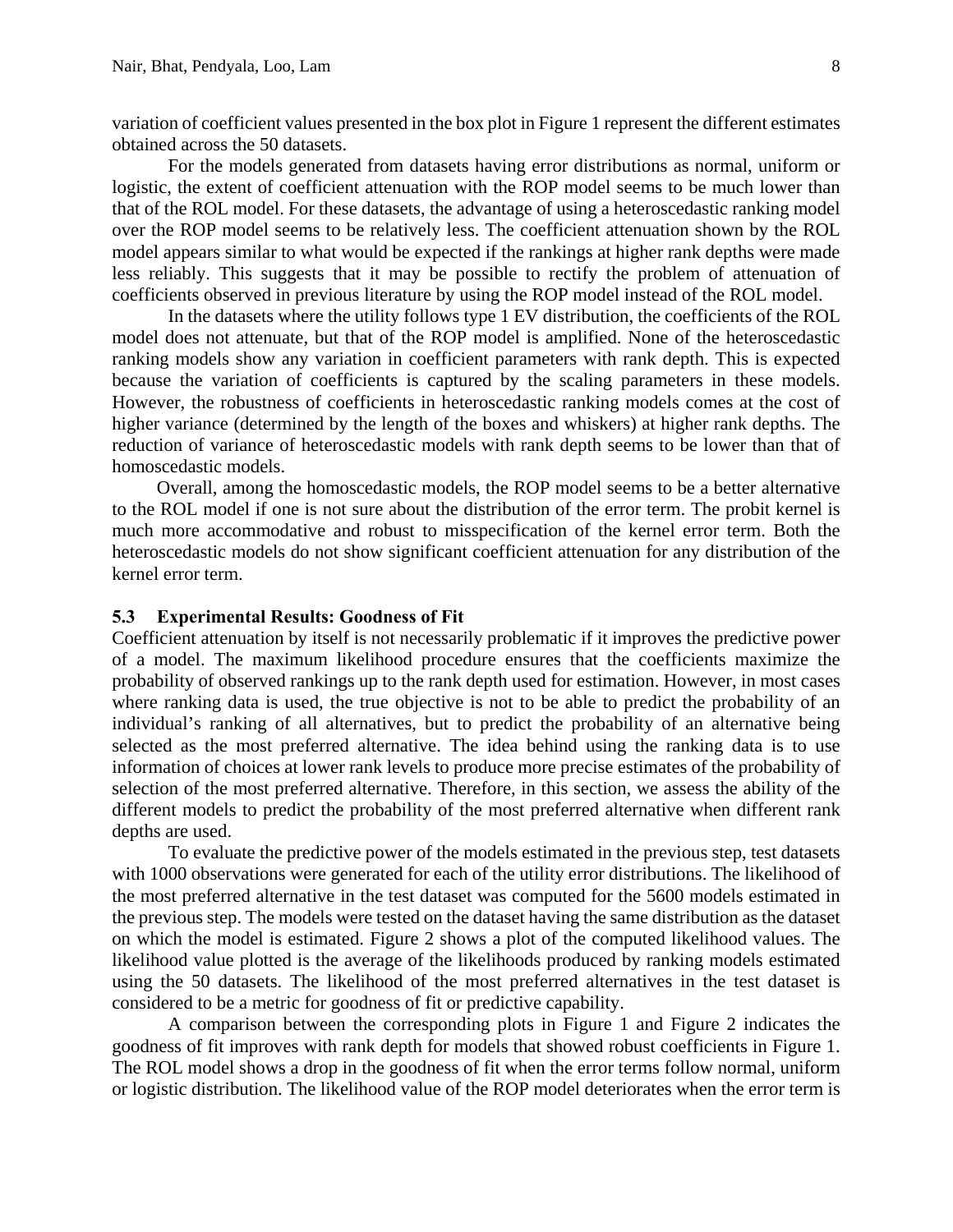type 1 EV distributed. All heteroscedastic ranking models show improvement in goodness of fit with rank depth. Overall, the plots of goodness of fit reinforce our finding that the ROP model is more robust to the misspecification of distribution of error terms. It should not be surprising that the ROL model performs better than the ROP model when the utilities in the datasets are type 1 EV distributed since this is the same as the utility distribution assumed by the ROL model.

In the broader context, these results further corroborate Yan and Yoo (*4*) that the attenuation of coefficients observed in past studies on the ROL model may be a result of misspecification and not because of inconsistent ranking of alternatives at higher rank depths. The ROP model did not show attenuation of coefficients in three of the four error distributions that were tested. The robustness of the ROP model in our simulated datasets means that, in the context of empirical datasets of stated preference surveys, if the ROP model shows coefficient attenuation with rank depth, or equivalently if estimated values of scale parameters in the HROP model are significantly less than one, this would be a better indication that individuals in fact rank alternatives with lower preference less reliably (while making this same conclusion based on a ROL model is more dubious because of confounding of misspecification in the kernel error distribution with less reliability in the rankings at higher depth).

### **6. APPLICATION**

In this section, we compare the extent of coefficient attenuation and goodness of fit of logit based models and probit based models when the estimation is undertaken on empirical datasets. Coefficient attenuation is captured in the heteroscedastic ranking models through the logarithm of the scale parameter at each rank depth except the last (that is,  $f_l = \log(\mu_l)$  ( $l = 1, 2, ... K - 1$ ), where *K* is the number of alternatives and  $f_1 = 0$  as an innocuous normalization) (see Section 4). This term is an indicator of the extent of coefficient variation at each rank level. A negative value for the log scale parameter would indicate coefficient attenuation (that is lower reliability of ranking at higher depths), while a positive value implies that the coefficients are amplified (or higher reliability of ranking at higher depths). Insignificance or a value close to zero for this term at a particular rank level indicates that the coefficient at that rank level is the same as the coefficient at the first rank level where the log scale parameter is fixed to zero. The variance of the error term is fixed to  $\pi^2/6$  in all models.

For each of the estimated ranking models, the log-likelihood value at convergence and the adjusted likelihood ratio index (ADLRI) are computed. In computing the ADLRI, we use the likelihood at convergence of the constants only model for the ROL model as the common basis to evaluate the alternative models. The performance of the probit based models are compared against the corresponding logit based models through the use of the non-nested adjusted likelihood ratio test, which determines if the ADLRIs of two non-nested models are significantly different. In other words, this statistic gives the probability that the difference between the ADLRI statistic of two models occurred because of random chance. Within each of the probit-based and logit-based model categories, the performance of the homoscedastic model is compared against its corresponding heteroscedastic counterpart using a nested likelihood ratio test. Additionally, the goodness of fit in predicting the highest and lowest ranked alternatives is computed. That is, using the estimates from each ranked model estimation, the probability of the observed first ranked choice and the probability of the observed last ranked choice for each individual in the sample is computed. Then, the corresponding log-likelihood values and the average probability of correct predictions (across all individuals) are computed. These additional exercises are undertaken to obtain a sense of how the ranked model estimation performs in predicting only the first-ranked choice and only the last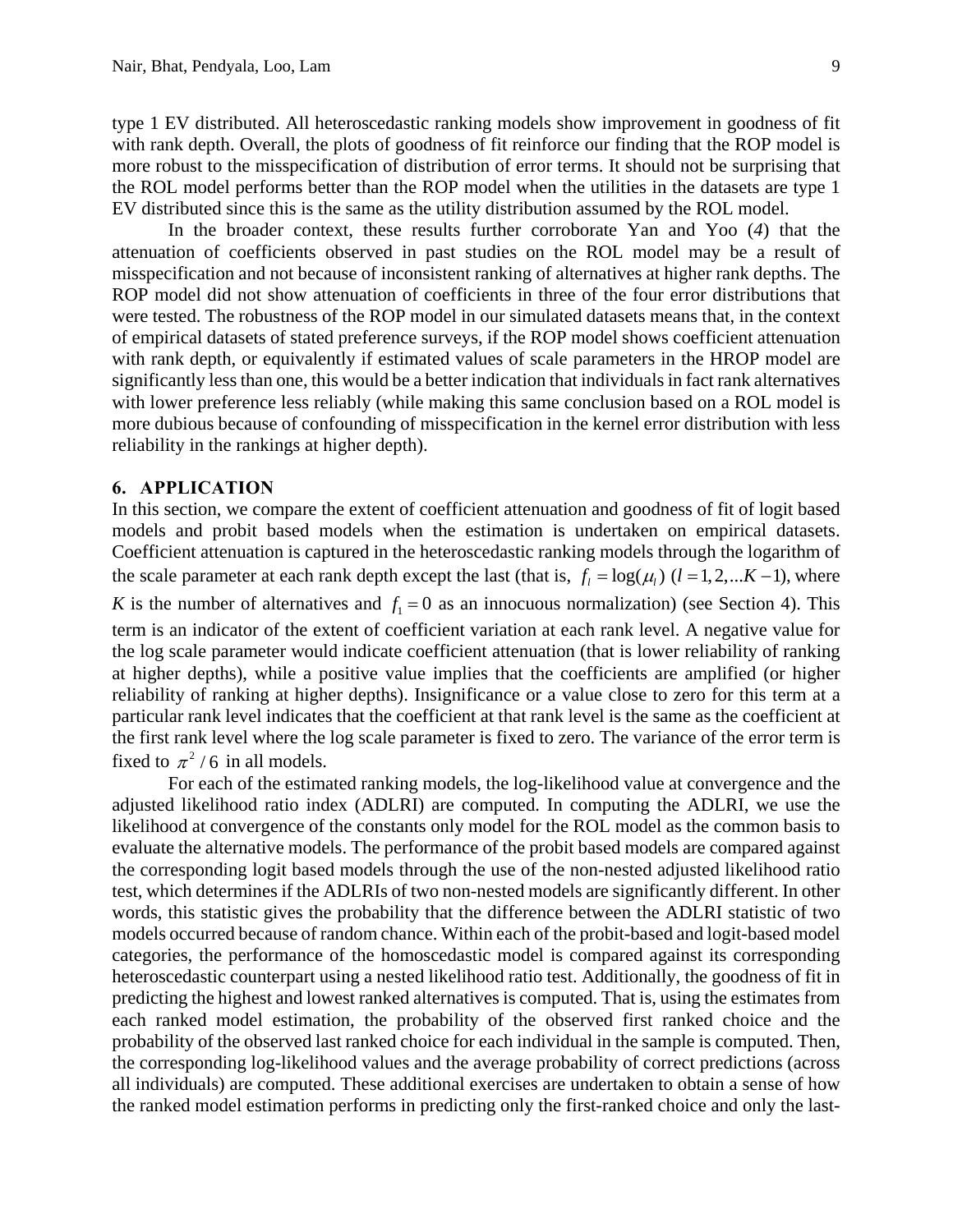ranked choice (discarding performance at the intermediate ranks). Note, however, that it is not possible to use any rigorous statistical tests to compare performance for the first-ranked choice and last-ranked choice predictions, because the model estimations themselves are undertaken using the full ranking order. But the log-likelihood values and the average probability of correct prediction values serve as informal measures of fit.

### **6.1 Empirical Example 1**

In this section, we analyze the data on ranking of gaming consoles by 91 Dutch students. The students were asked to consider buying a new gaming platform on which to play computer games. The six gaming platforms available were Xbox, PlayStation, Gamecube, PlayStation Portable, Gameboy or a regular personal computer. For more information on this dataset, the reader is referred to van Dijk et al. (*16*). The dataset is available as part of the R package *mlogit* (*17*).

The specification used for modeling is the same as that used by van Dijk et al. (*16*). The exogenous variables are the number of hours spent playing and a binary variable indicating whether the individual owns (or not) the gaming platform under consideration. To conserve on space, and also because the substantive variable effects themselves are not of primary importance in this paper, we do not present the complete model results (suffice it to say though that all the variable effects for all models were as expected and intuitive). Readers interested in the complete model results will find these in an online supplement to this paper available at http://www.caee.utexas.edu/prof/bhat/ABSTRACTS/Ranking/OnlineSupplement.pdf. But we should state here that, in terms of the estimated logarithms of the ranking scale parameters, these were statistically significant at the 0.10 level of significance or lower at rank levels two, four, and five for the HROL model, but statistically insignificant at literally any reasonable level for the HROP model. Also, the magnitudes of the estimated logarithm of scale parameters were all negative at each rank level and generally increasing in magnitude with increasing rank depth for both the HROL and HROP models, indicating potentially less reliability for lower ranked alternatives. In addition, the magnitudes at each rank level were higher in the HROL model compared to the HROP model. All of these results, taken together, very strongly imply that the coefficient attenuation observed in the ROL model is a result of model misspecification rather than unreliable rankings.

The model fit statistics and the statistics for comparison between the different models is provided in Table 1. The non-nested likelihood ratio tests between the ROL and ROP, and the HROL and HROP, show that the superiority in performance of the probit kernel over the logit kernel is significant. The nested likelihood ratio test between the ROL and HROL models indicates that the superior performance of the latter is statistically significant at about the 0.075 level of significance. There is no difference between the ROP and HROP models at any reasonable level of significance. In fact, the ADLRI value for the HROP is worse than that of the ROP, because the HROP adds another four parameters to the ROP with little benefit in prediction.

With regard to the prediction of the observed first choice, once again, the ROP model dominates the ROL model. There is literally no difference in performance between the HROL and HROP models, and also literally no difference in performance between the ROP and HROP models. For the prediction of the last observed choice, the probit-based models perform better than their logit-based counterparts on the log-likelihood measure, though the ROL performs just a little better than the ROP based on the average probability of correct prediction. More important to note is that the heteroscedastic models perform worse here than their homoscedastic counterparts, especially when comparing the two logit-based models. This poor performance of the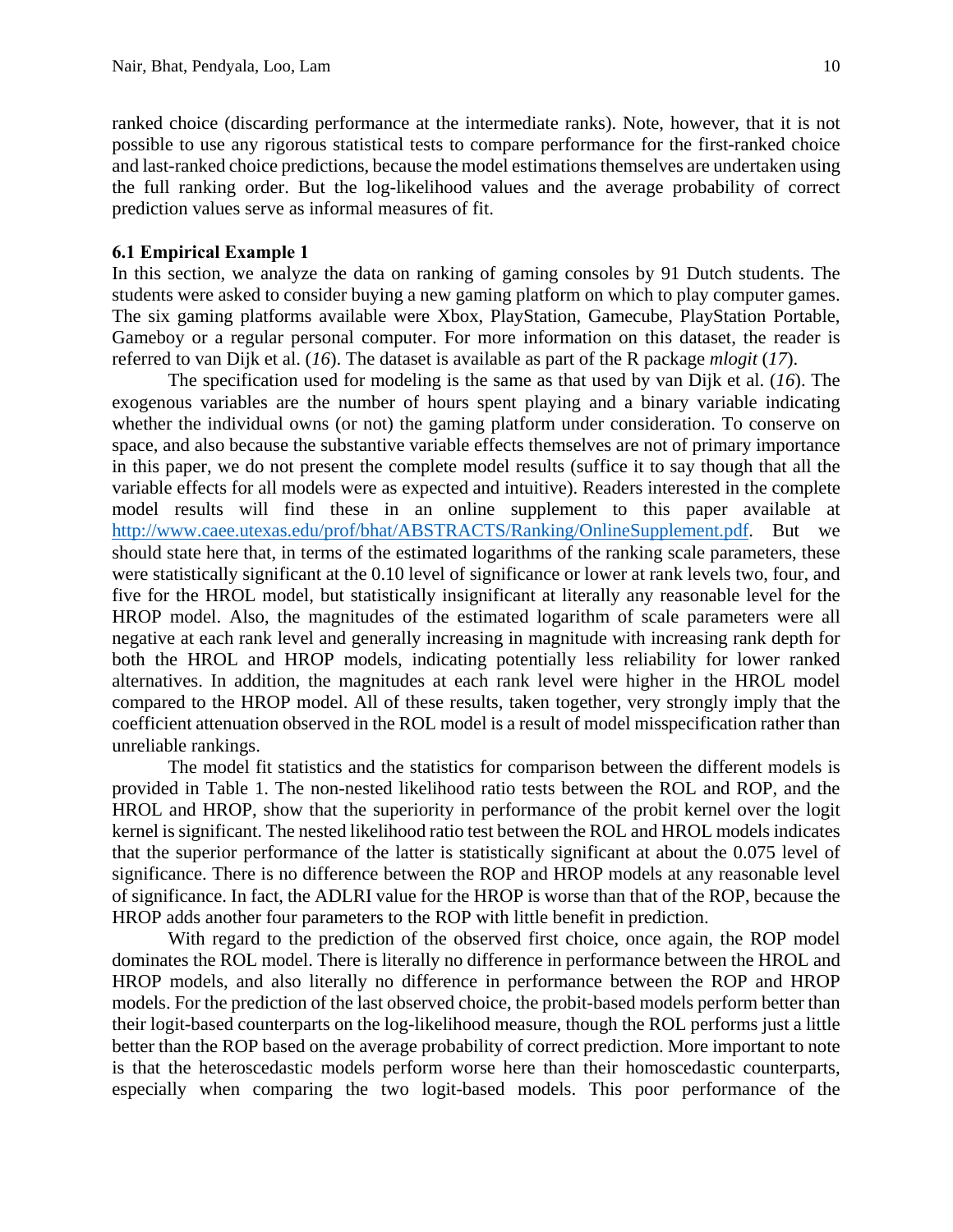heteroscedastic models for the last choice prediction is not surprising, given the larger error variance at increasing rank depths.

### **6.2 Empirical Example 2**

In this section, we explore the ranked preferences for buses of public light bus operators obtained from a stated preference (SP) survey conducted in 2002 in Hong Kong. The objective of the SP survey was to gauge the interest of operators in buying LPG powered buses. The survey included an SP game in which each respondent was asked to rank between four hypothetical alternatives for buses. The alternatives were described using the following attributes, fuel type (diesel or LPG powered), fuel price, vehicle price, distance to the nearest refueling station, maximum distance the vehicle can travel between refueling stops (vehicle range), life of the vehicle, number of seats and horsepower of the vehicle. The dataset consisted of 903 valid observations. The reader is referred to Loo et al. (*18*) for further details regarding the survey and Loo et al. (*19*) for a detailed analysis of the dataset. The coefficients estimated by the different ranking models are provided in an online supplement available available at  $\alpha$ 

http://www.caee.utexas.edu/prof/bhat/ABSTRACTS/Ranking/OnlineSupplement.pdf. In this second empirical example (and similar to the first), the estimated logarithms of the ranking scale parameters were negative and increasing in magnitude at higher rank depths. But, unlike the first empirical example, the logarithm of scale parameters were statistically significant at the 0.05 level of significance even in the HROP model (and at a much higher level of significance for the HROL model). But, similar to the first example, the magnitudes of these scale parameters were much higher in the HROL model relative to the HROP model. Overall, the implication is that there may be some degradation in reliability at higher rank depths, but the HROL substantially overestimates any such degradation.

The model fit statistics and the statistics for comparison between the different models are presented in Table 1. The non-nested likelihood ratio tests show again that the probit-based models outperform their logit counterparts. Also, introducing heteroscedasticity helps in both the probit and logit cases, though it improves the ROL model much more than the ROP model. In terms of the ability of the models to predict the most preferred alternative, the probit-based models outperform their logit counterparts, and introducing heteroscedasticity substantially helps in the logit case but relatively less so for the probit case. For predicting the least preferred alternative, the ROP model is superior to all other models in terms of log-likelihood, although the probability of correct prediction is slightly higher for the ROL model.

Across both the datasets, for the full ranking and first choice predictions, our results indicate that the simple ROP model does better than or almost as well as the HROL model. Further, there is not much difference in data fit between the ROP and HROP models. In predicting the least preferred choice, the homoscedastic models fare better, and the ROP model outperforms the ROL model in terms of log-likelihood and the average probability of correct prediction. Taken together, the implication is that the ROP model appears to be far more robust to error term misspecification than the ROL model. Earlier studies that use the ROL model and suggest that ranking data is not reliable due to cognitive burden considerations may be misplaced. This is particularly so because, when using the probit kernel, there was little need to introduce heteroscedasticity, while introducing heteroscedasticity in the ROL model improved fit considerably.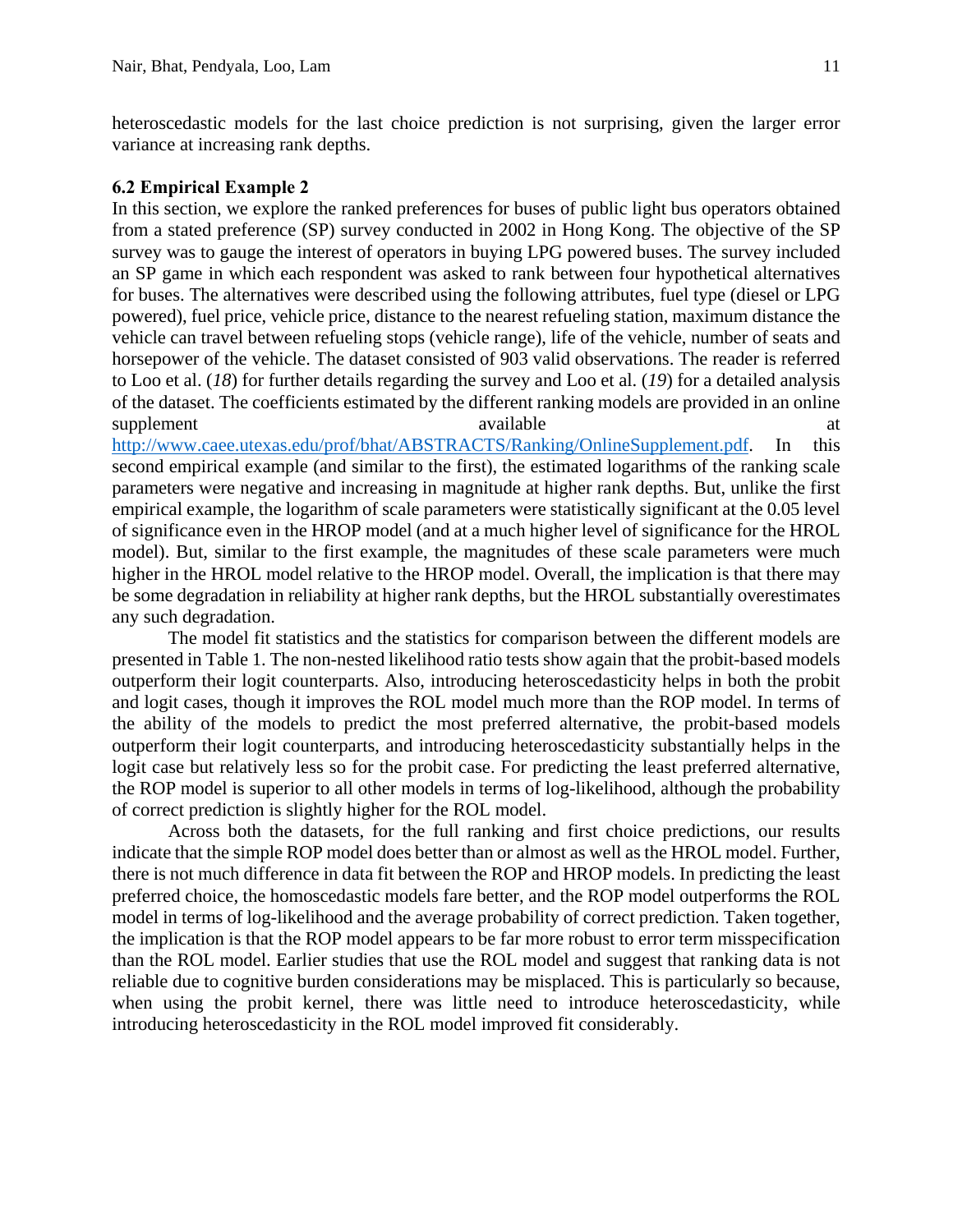### **7. CONCLUSION**

In this paper, we demonstrate through simulation experiments that the coefficient attenuation with rank depth observed with ROL models in past literature may be a result of model misspecification and not unreliability of the ranking data. Our simulation experiments indicate that the ROP model may be a superior option to the ROL model in terms of robustness of coefficients across rank depths and goodness of fit. The different ranking models are also estimated on two different empirical stated preference survey datasets. In both datasets, on almost all metrics, the probit based models were superior to the logit based models. The ROP model appears to be a particularly robust one to error misspecification, and there was relatively little attenuation observed in the parameters at different conditional rank depths. Our analysis suggests that it would be far superior to use a probit kernel to analyze ranked data, and that ranked data may be quite reliable after all. This is an important result for survey data collection and preference elicitation, and suggests that researchers seriously consider ranking data as a way to elicit preferences. Rank-ordered data are as easy to collect as the most preferred alternative, and also have the distinct advantage of providing the ability to exploit the additional information to achieve a certain desired precision in choice model estimation with a much smaller sample size. Thus, ranked data surveys are more cost-effective for a specified precision level of parameters than purely choice (or first preference) data surveys. Besides, ranked data estimation allows the simultaneous prediction of both first choice and last choice, both of which may be helpful in practical situations. Again, the advantage of the ROP model (compared to all other models) comes through clearly in this context from our empirical results.

The transportation industry has recently witnessed the advent of several new technologies such as autonomous vehicles and affordable electric vehicles. For these technologies, there is a growing need to study and identify early adopters as well as the product features that would be most appealing to individuals. Ranking models applied to stated preference data can be a powerful tool for undertaking such studies because there exists little revealed preference data on these new technologies. We hope that researchers and practitioners will reconsider the use of ranking data in modeling choice behavior, rather than inappropriately and summarily dismissing this type of data collection as being unreliable.

# **ACKNOWLEDGEMENT**

This research was partially supported by the Center for Teaching Old Models New Tricks (TOMNET) (Grant No. 69A3551747116) as well as the Data-Supported Transportation Operations and Planning (D-STOP) Center (Grant No. DTRT13GUTC58), both of which are Tier 1 University Transportation Centers sponsored by the US Department of Transportation. The authors are grateful to Lisa Macias for her help in formatting this document, and to three anonymous reviewers for excellent suggestions on improving the paper.

### **AUTHOR CONTRIBUTION STATEMENT**

The authors confirm contribution to the paper as follows: study conception and design: G.S. Nair, C.R. Bhat, B.P.Y. Loo, W.H.K. Lam, R.M. Pendyala; data collection: D. Fok, R. Paap, B. van Dijk (first dataset), B.P.Y. Loo (second dataset); analysis and interpretation of results: G.S. Nair, C.R. Bhat, B.P.Y. Loo, W.H.K. Lam, R.M. Pendyala; draft manuscript preparation: G.S. Nair, C.R. Bhat, B.P.Y. Loo, W.H.K. Lam, R.M. Pendyala. All authors reviewed the results and approved the final version of the manuscript.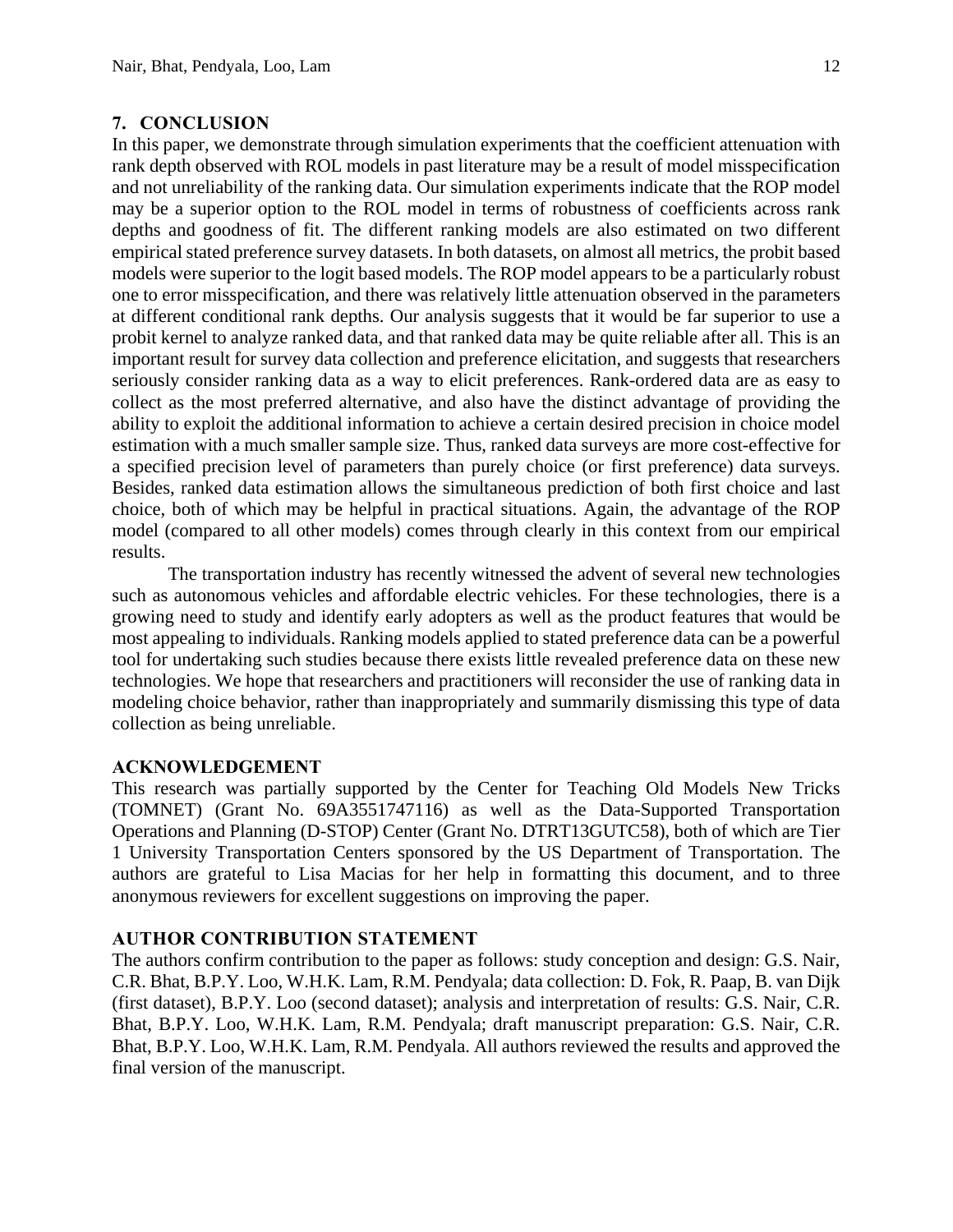#### **REFERENCES**

- 1. Chapman, R.G., and R. Staelin. Exploiting Rank Ordered Choice Set Data within the Stochastic Utility Model. *Journal of Marketing Research*, 1982. 19: 288–301. https://doi.org/10.2307/3151563
- 2. Foster, V., and S. Mourato. Testing for Consistency in Contingent Ranking Experiments. *Journal of Environmental Economics and Management*, 2002. 44: 309–328.
- 3. Hausman, J.A., and P.A. Ruud. Specifying and Testing Econometric Models for Rank-Ordered Data. *Journal of Econometrics*, 1987. 34: 83–104. https://doi.org/10.1016/0304- 4076(87)90068-6
- 4. Yan, J., and H.I. Yoo. The Seeming Unreliability of Rank-Ordered Data as a Consequence of Model Misspecification. MPRA Paper No. 56285, 2014. https://mpra.ub.unimuenchen.de/56285/. Accessed June 18, 2018.
- 5. Beggs, S., S. Cardell, and J. Hausman. Assessing the Potential Demand for Electric Cars. *Journal of Econometrics*, 1981. 17: 1–19. https://doi.org/10.1016/0304-4076(81)90056-7
- 6. Train, K.E. *Discrete Choice Methods with Simulation*, 2nd edition. Cambridge University Press, Cambridge, 2009.
- 7. Beaumais, O., A. Casabianca, X. Pieri, and D. Prunetti. Why Not Allow Individuals to Rank Freely? A Scaled Rank-Ordered Logit Approach Applied to Waste Management in Corsica. *Annals of Economics and Statistics*, 2016. 121/122: 187–212. https://doi.org/10.15609/annaeconstat2009.121-122.187
- 8. Bogue, S., R. Paleti, and L. Balan. A Modified Rank Ordered Logit Model to Analyze Injury Severity of Occupants in Multivehicle Crashes. *Analytic Methods in Accident Research*, 2017. 14: 22–40. https://doi.org/10.1016/j.amar.2017.03.001
- 9. Oviedo, J.L., and H.I. Yoo. A Latent Class Nested Logit Model for Rank-Ordered Data with Application to Cork Oak Reforestation. *Environmental and Resource Economics*, 2017. 68: 1021–1051. https://doi.org/10.1007/s10640-016-0058-7
- 10. Nair, G.S., S. Astroza, C.R. Bhat, S. Khoeini and R.M. Pendyala. An Application of a Rank Ordered Probit Modeling Approach to Understanding Level of Interest in Autonomous Vehicles. *Transportation*, 2018. 45(6): 1623–1637.
- 11. Schechter, L. The Apple and your Eye: Visual and taste rank-ordered probit analysis with correlated errors. *Food Quality and Preference*, 2010. 21: 112–120. https://doi.org/10.1016/j.foodqual.2009.08.009
- 12. Tamiya, R., S.Y. Lee, and F. Ohtake. Second to Fourth Digit Ratio and the Sporting Success of Sumo Wrestlers. *Evolution and Human Behavior*, 2012. 33: 130–136. https://doi.org/10.1016/j.evolhumbehav.2011.07.003
- 13. Bhat, C.R. New Matrix-based Methods for the Analytic Evaluation of the Multivariate Cumulative Normal Distribution Function. *Transportation Research Part B*, 2018. 109: 238– 256.
- 14. Pace, R.K., and J.P. LeSage. Fast Simulated Maximum Likelihood Estimation of the Spatial Probit Model Capable of Handling Large Samples. In: *Spatial Econometrics: Qualitative and Limited Dependent Variables*, *Advances in Econometrics*. Emerald Group Publishing Limited, 2016, pp. 3–34. https://doi.org/10.1108/S0731-905320160000037008
- 15. Luce, R.D., and P. Suppes. Preference, Utility and Subjective Probability. In: *Handbook of Mathematical Psychology* (R.D. Luce, R.R. Bush, E.H. Galanter, eds.), Wiley, New York, 1965, Vol. 3, pp. 249–410.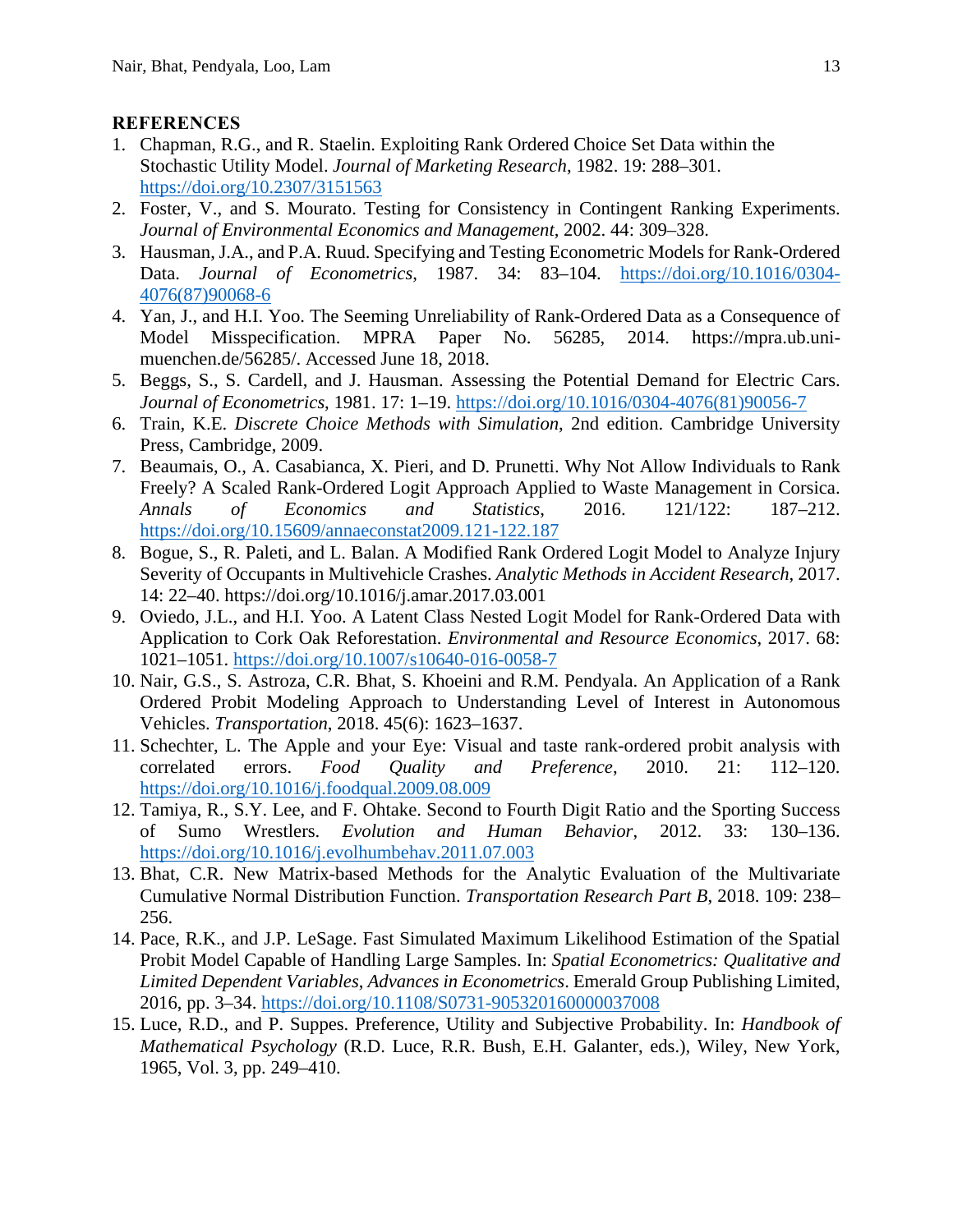- 16. van Dijk, B., D. Fok, and R. Paap. A Rank-ordered Logit Model with Unobserved Heterogeneity in Ranking Capabilities. Econometric Institute Research Paper No. EI 2007-07, Erasmus University Rotterdam, Erasmus School of Economics (ESE), Econometric Institute, 2007.
- 17. Croissant, Y. mlogit: Multinomial Logit Models. R package version 0.3-0, 2018.
- 18. Loo, B.P.Y., S.C. Wong, and T.D. Hau. Introducing Alternative Fuel Vehicles in Hong Kong: Views from the public light bus industry. *Transportation*, 2006. 33: 605–619. https://doi.org/10.1007/s11116-006-7947-5
- 19. Loo, B., S. Wang, and T. Hau. Choice or Rank Data in Stated Preference Surveys? *The Open Transportation Journal*, 2008. 2: 74–79. https://doi.org/10.2174/1874447800802010074

# **LIST OF FIGURES**

Figure 1 Coefficient estimated by ROL, ROP, HROL, and HROP models for different kernel error distributions.

Figure 2 Likelihood of test dataset for the different error distributions when using ROL, ROP, HROL, and HROP models.

# **LIST OF TABLES**

Table 1 Goodness of fit and comparison statistics for models estimated using ROL, ROP, HROL and HROP models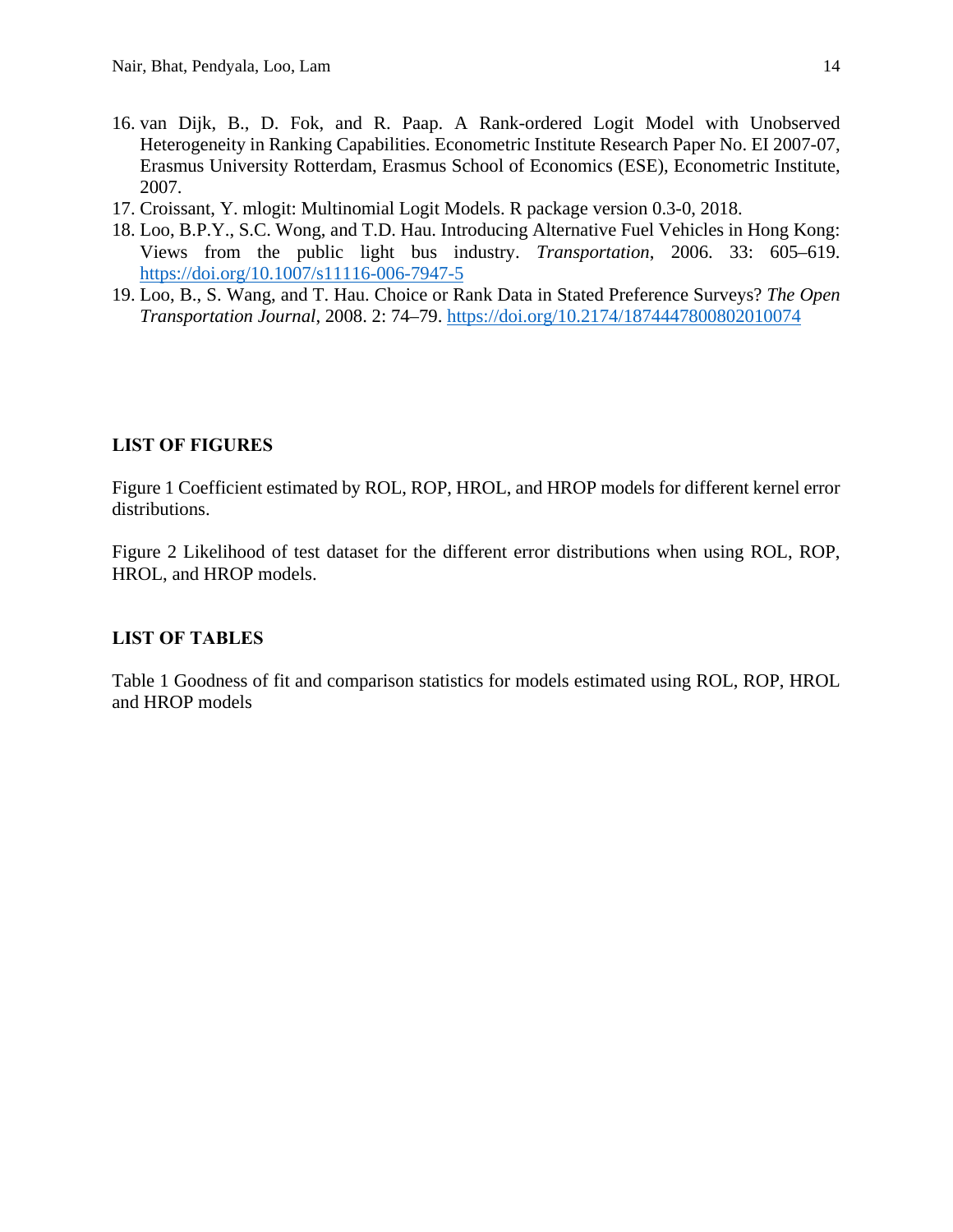

**FIGURE 1 Coefficient estimated by ROL, ROP, HROL, and HROP models for different kernel error distributions.**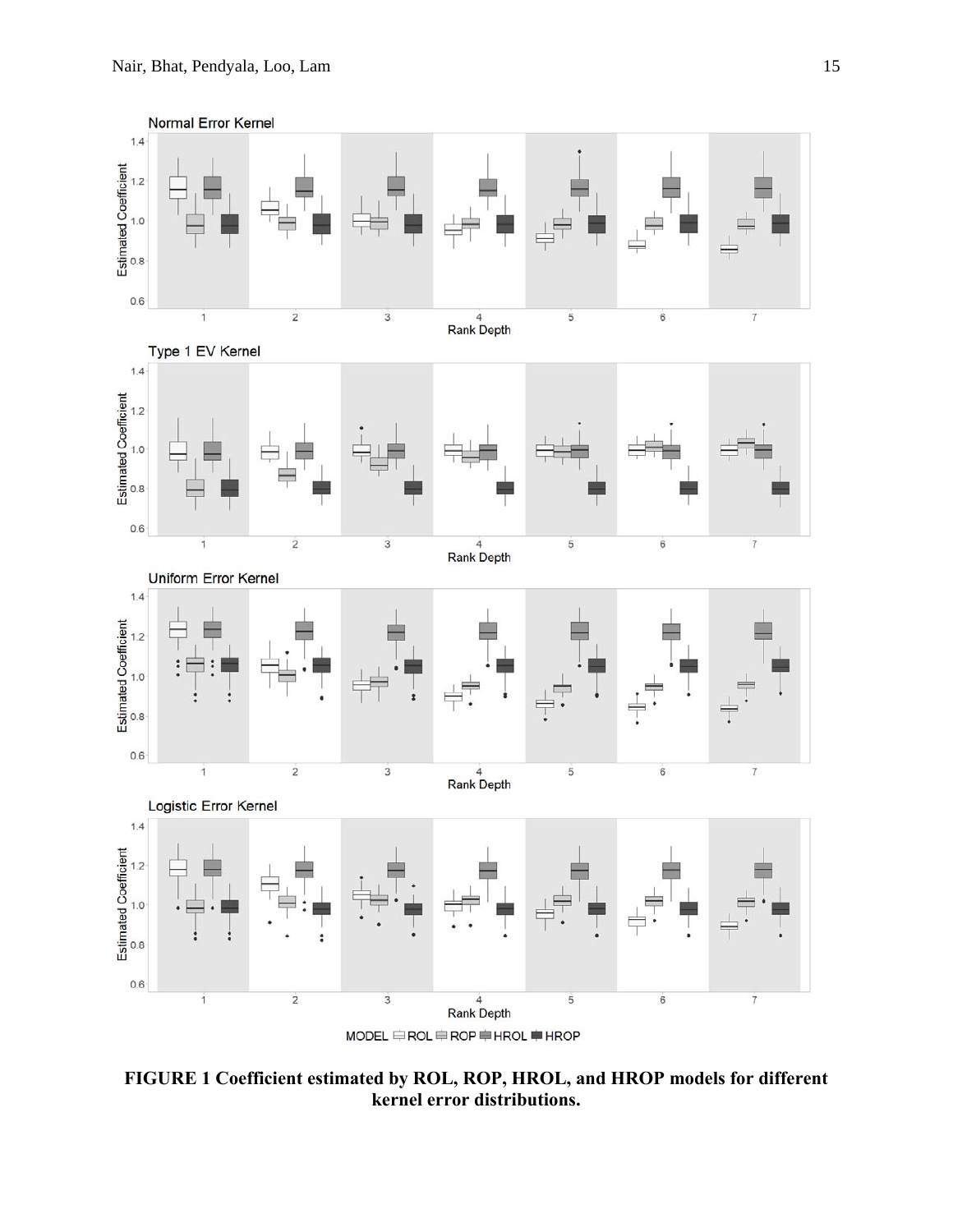

**FIGURE 2 Likelihood of test dataset for the different error distributions when using ROL, ROP, HROL, and HROP models.**